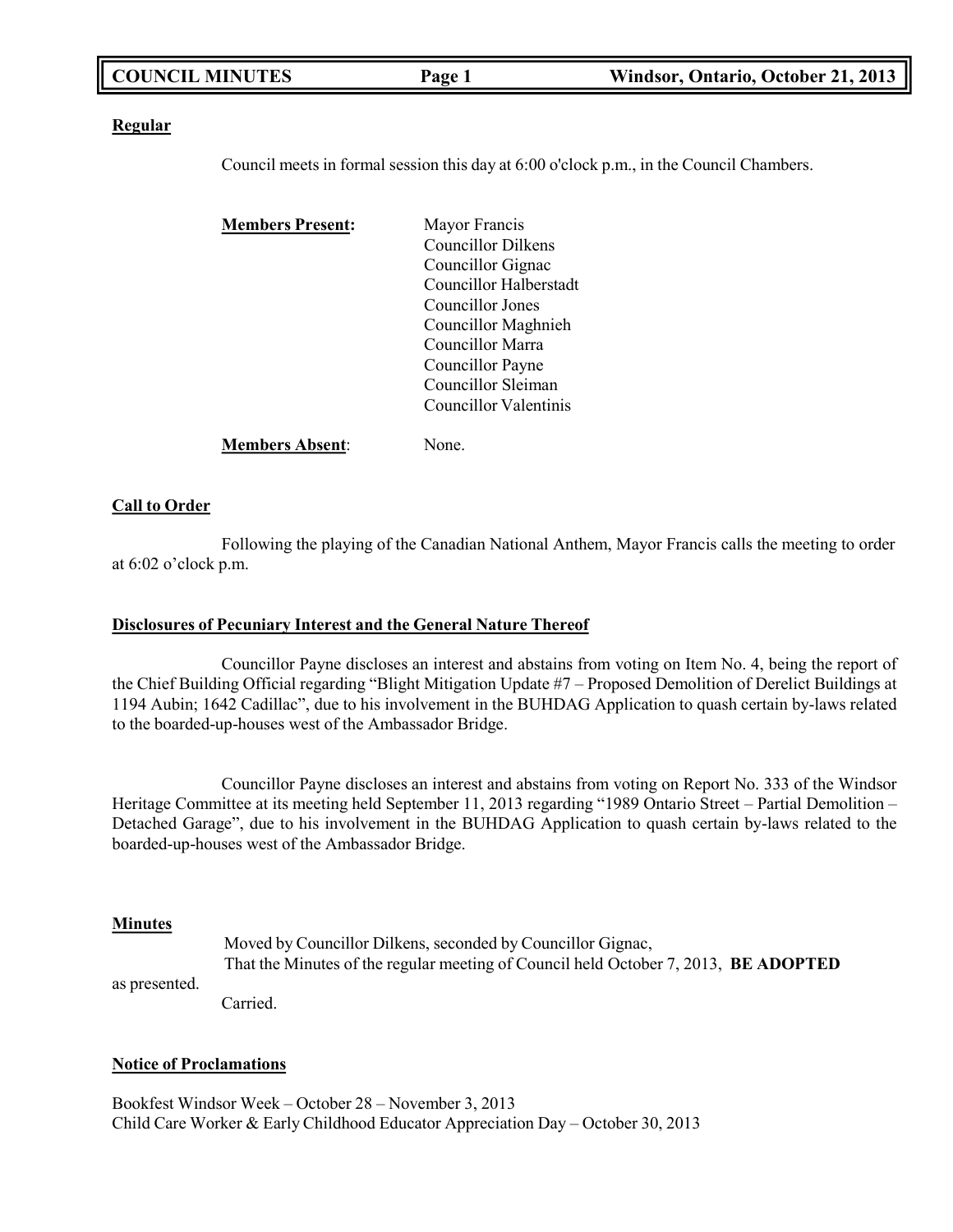# **COUNCIL MINUTES Page 2 October 21, 2013**

### **Committee of the Whole**

Moved by Councillor Halberstadt, seconded by Councillor Jones,

That Council do now rise and move into Committee of the Whole with the Mayor presiding for the purpose of dealing with:

- (a) communication items;
- (b) consent agenda;
- (c) hearing requests for deferrals or referrals of any items of business;
- (d) hearing presentations and delegations;
- (e) consideration of business items;
- (f) consideration of Committee reports:
	- (i) **Report of Special In-Camera Meeting or other Committee as may be held prior to Council** (if scheduled); and
	- (ii) **Report No. 333 of the Windsor Heritage Committee ( 1989 Ontario Street Partial Demolition – Detached Garage** of its meeting held September 11, 2013)
- (g) consideration of by-laws 161-2013 through 174-2013 (inclusive).

Carried.

### **Communications**

Moved by Councillor Maghnieh, seconded by Councillor Marra,

**M389–2013** That the following Communication Items 1 to 3, 5 to 9 and 11 to 13 inclusive, as set forth in the Council Agenda **BE REFERRED** as noted except Communication No. 4 and 10 which are dealt with as follows:

### **Communication No. 4:**

Moved by Councillor Jones, seconded by Councillor Maghnieh,

**M390-2013 WHEREAS** the federal government will look at how it handles public postal services with a review of the Canadian Postal Service Charter in 2014; and

**WHEREAS** Canada Post is preparing for the review by campaigning for major service cuts; and

**WHEREAS** Canada Post has already dramatically cut service by closing or downsizing public post offices, eliminating rural mailbox delivery and removing street letter collection boxes; and

**WHEREAS** Canada Post and the federal government should do everything in its power to prevent additional cuts during the upcoming review, and instead deal with financial issues by adding revenue-generating services like many other post offices around the world, including lucrative financial services like bill payments, insurance and banking;

**BE IT RESOLVED THAT** the City of Windsor, Ontario write a letter to the Minister responsible for Canada Post to request that the government consider innovative ways to generate postal revenue during the Charter review, including financial services like bill payments, insurance and banking; and furthermore,

**WHEREAS** the federal government will look at how it handles public postal services with a review of the Canadian Postal Service Charter in 2014; and

**WHEREAS** the public has a right to have input on matters involving its publicly owned post office; and

**WHEREAS** the current Charter has a number of serious problems that need fixing; and

**WHEREAS** the government could use the Charter review to reduce our public post office's obligation to provide service (instead of improving the Charter) and even lay the groundwork for privatizing or deregulating Canada Post;

**BE IT RESOLVED THAT** the City of Windsor, Ontario write a letter to the Minister responsible for Canada Post to request:

1) that the upcoming review of the Canadian Postal Service Charter be open to public input; and

2) that the Charter **BE IMPROVED** by: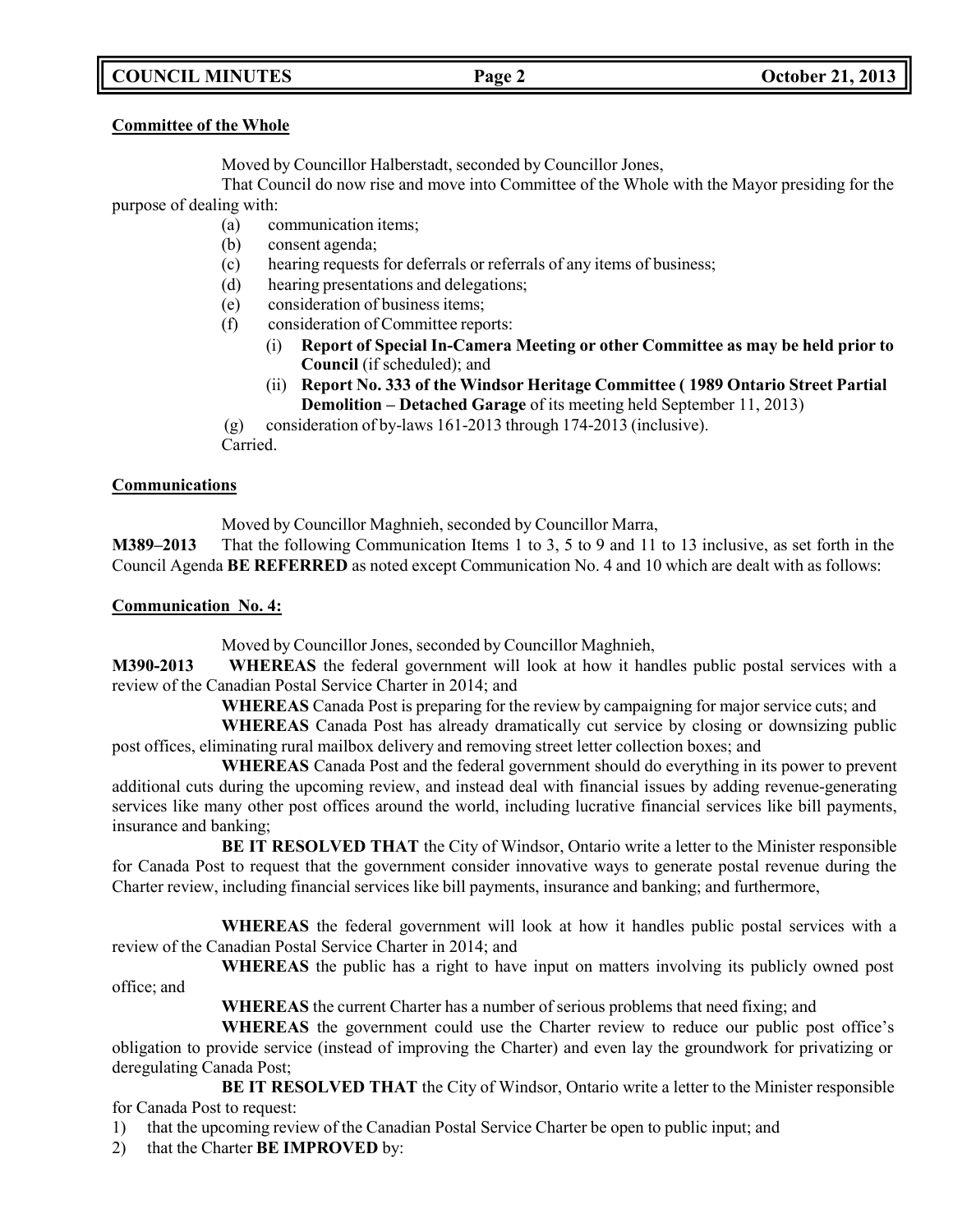## **•** Ensuring that the moratorium on post office closures in small and rural communities protects the public nature of post offices;

- Eliminating the exceptions to the moratorium;
- Extending the consultation process over possible closures and making the process and moratorium more transparent;
- **Establishing an independent Canada Post ombudsperson to report on Canada Post's performance in** meeting Charter expectations;
- Establishing a reasonable, uniform and democratic process for making changes to the postal and delivery network (closures, downsizing, removal of rural mailboxes, etc), but only after consultation with the public and other stakeholders.

Carried.

GF2013

### **Communication No. 10:**

Moved by Councillor Marra, seconded by Councillor Jones,

**M391-2013** That the correspondence from Paul Brazeau, owner of Happy Days Boat Centre, dated October 10, 2013 in reference to the management of the Old Fire Hall in the Town of Sandwich and the expression of interest by Ron and Louise Vermeiren in managing this facility as an Art Gallery, **BE REFERRRED** to the 2014 budget deliberations.

Carried.

APM2013

| <b>Item</b>    | From                    | <b>Description</b>                                                    |
|----------------|-------------------------|-----------------------------------------------------------------------|
|                |                         | New Municipal Infrastructure Fund for Ontario                         |
|                |                         | Government investing in Small, Rural and Northern Communities to      |
|                | Province of Ontario     | Create Jobs                                                           |
| 1              | Office of the Premier   | <b>City Engineer</b>                                                  |
|                |                         | Chief Financial Officer & City Treasurer                              |
|                |                         | Note & File                                                           |
|                |                         | <b>GP2013</b>                                                         |
|                |                         | Ministers of transportation support greater transparency on dangerous |
|                |                         | goods;                                                                |
| $\overline{2}$ | Federation of Canadian  | Conference zeros in on waste diversion;                               |
|                | Municipalities (FCM)    | Grow with us on LinkedIn                                              |
|                |                         | <b>City Engineer</b>                                                  |
|                |                         | Note & File                                                           |
|                |                         | <b>MMF2013</b>                                                        |
|                |                         | Environmental Compliance Approval -                                   |
|                |                         | Storm sewers and sanitary sewers to be constructed in the City of     |
|                |                         | Windsor, on Easement of Edward Avenue Residential Lots (between       |
| 3              | Ministry of Environment | <b>Edgar Street and Melrose Avenue)</b>                               |
|                |                         | <b>City Engineer</b>                                                  |
|                |                         | Note & File                                                           |
|                |                         | <b>SW2013</b>                                                         |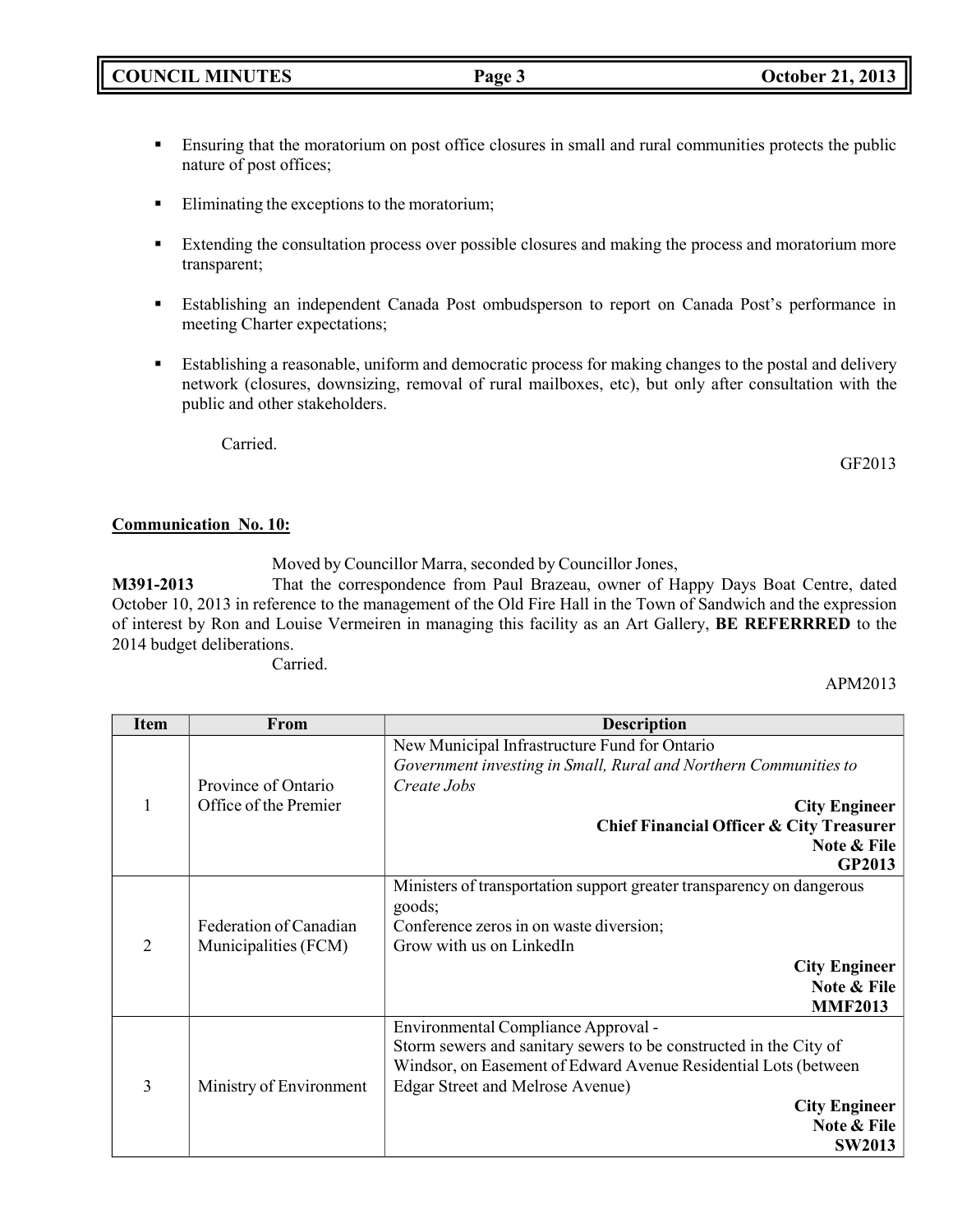**COUNCIL MINUTES Page 4 October 21, 2013**

|                                                                          |                                                                                                     | The Future of Canada Post                                                                             |
|--------------------------------------------------------------------------|-----------------------------------------------------------------------------------------------------|-------------------------------------------------------------------------------------------------------|
| $\overline{4}$                                                           | Canadian Union of Postal                                                                            | <b>COUNCIL DIRECTION REQUESTED</b>                                                                    |
|                                                                          | Workers (CUPW)                                                                                      | Note & File                                                                                           |
|                                                                          |                                                                                                     | <b>GF2013</b>                                                                                         |
|                                                                          |                                                                                                     | Application for Minor Variance - Azar Holdings Ltd. CON10 Part Lot 7                                  |
|                                                                          | Town of Tecumseh -                                                                                  | County Rd. 42 and County Rd. 43 Former Sandwich South<br><b>City Planner</b>                          |
| 5                                                                        | Committee of Adjustment                                                                             | <b>City Solicitor</b>                                                                                 |
|                                                                          |                                                                                                     | Note & File                                                                                           |
|                                                                          |                                                                                                     | <b>ZC2013</b>                                                                                         |
|                                                                          |                                                                                                     | Minor Variance Application for Essex Condominium Corp. No. 28 -                                       |
|                                                                          |                                                                                                     | 9099 Riverside Drive East                                                                             |
|                                                                          |                                                                                                     | Decision Delivered by M. Carter-Whitney and Order of the Board in the                                 |
|                                                                          | Ontario Municipal Board                                                                             | matter of subsection 45(12) of the Planning Act, R.S.O. 1990                                          |
| 6                                                                        | (OMB)                                                                                               | <b>City Planner</b><br><b>City Solicitor</b>                                                          |
|                                                                          |                                                                                                     | <b>Development Applications Clerk</b>                                                                 |
|                                                                          |                                                                                                     | Note & File                                                                                           |
|                                                                          | ZC2013                                                                                              |                                                                                                       |
|                                                                          |                                                                                                     | Nominations for June Callwood Outstanding Achievement Award for                                       |
| $\tau$                                                                   | Ministry of Citizenship                                                                             | Voluntarism in Ontario                                                                                |
| and Immigration                                                          | Note & File                                                                                         |                                                                                                       |
|                                                                          |                                                                                                     | <b>GP2013</b>                                                                                         |
| Via Italia-<br>Chairman Tour di Via<br>8<br>Italia                       | Letter thanking the City of Windsor for their generous support of this<br>year's Tour di Via Italia |                                                                                                       |
|                                                                          |                                                                                                     | Note & File                                                                                           |
|                                                                          | <b>SR2013</b>                                                                                       |                                                                                                       |
|                                                                          | Municipal Consultation on New Ontario                                                               |                                                                                                       |
| Association of<br>$\boldsymbol{9}$<br>Municipalities of Ontario<br>(AMO) | Provincial Police (OPP) Billing Model                                                               |                                                                                                       |
|                                                                          |                                                                                                     | <b>Chief of Police</b>                                                                                |
|                                                                          |                                                                                                     | <b>Chief Financial Officer &amp; City Treasurer</b>                                                   |
|                                                                          |                                                                                                     | Note & File<br><b>MMA2013</b>                                                                         |
|                                                                          |                                                                                                     | Ron and Louise Vermeiren expressing an interest in managing the facility                              |
|                                                                          |                                                                                                     | as an art gallery in the Old Fire Hall in the Town of Sandwich                                        |
|                                                                          |                                                                                                     | <b>City Planner</b>                                                                                   |
| 10                                                                       | Happy Days Boat Centre                                                                              | <b>City Solicitor</b>                                                                                 |
|                                                                          |                                                                                                     | Note & File                                                                                           |
|                                                                          |                                                                                                     | <b>APM2013</b>                                                                                        |
| 11                                                                       | Manager of Development                                                                              | Zoning Amendment Application submitted by Nelson Rocha for 254                                        |
|                                                                          |                                                                                                     | Watson Ave - rezoning to accommodate a double duplex (4 unit<br>dwelling) and 4 parking spaces onsite |
|                                                                          | Applications                                                                                        | Note & File                                                                                           |
|                                                                          |                                                                                                     | ZB/11778                                                                                              |
|                                                                          |                                                                                                     | Zoning Amendment Application submitted by Wonsch Construction for                                     |
|                                                                          | Manager of Development                                                                              | 700 & 850 Cabana Road East – single family dwellings on Part (1) and                                  |
| 12                                                                       | Applications                                                                                        | Part (17 to semi-detached dwellings per Part (1) and Part (17)                                        |
|                                                                          |                                                                                                     | Note & File                                                                                           |
|                                                                          |                                                                                                     | ZB/11779                                                                                              |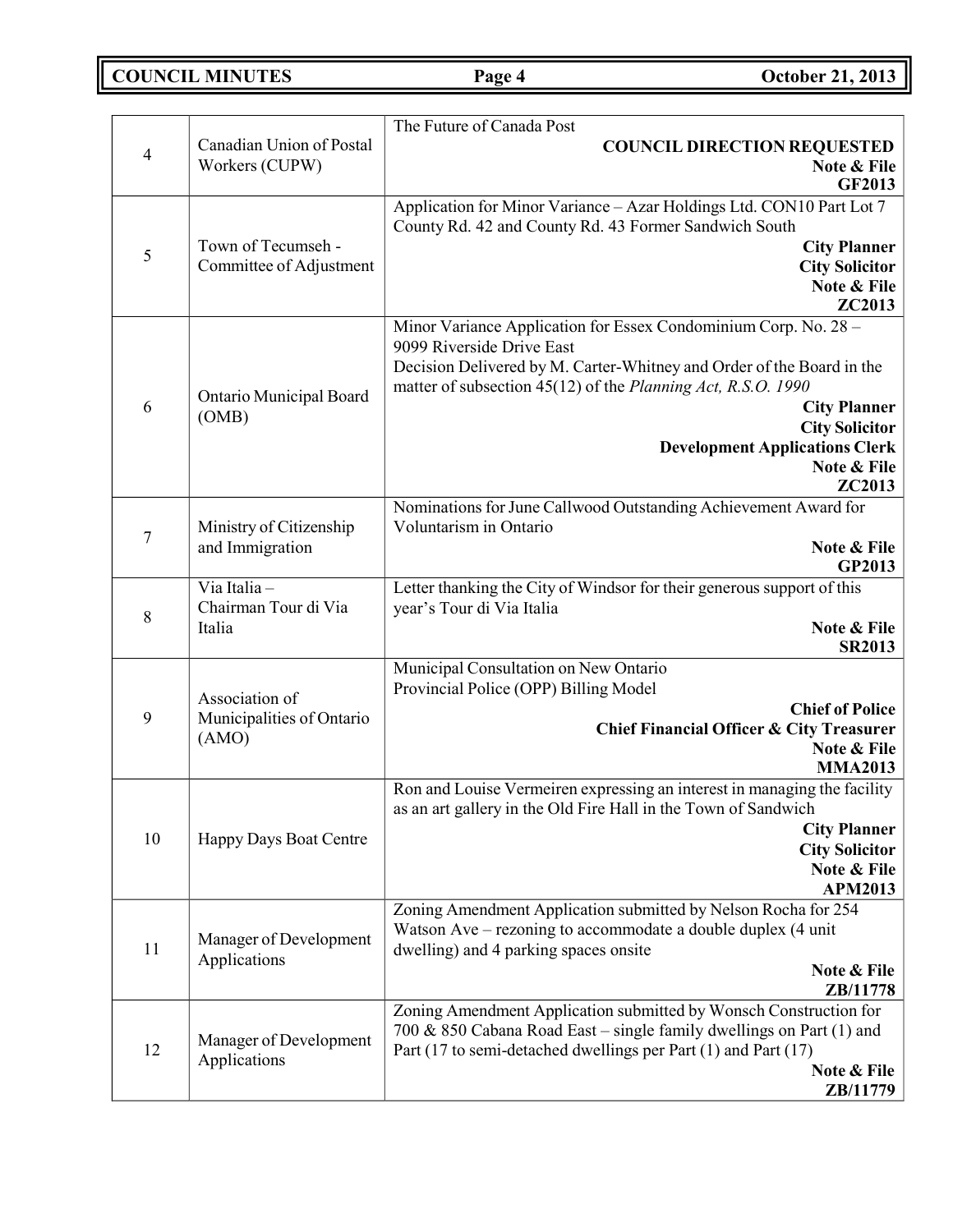| <b>COUNCIL MINUTES</b> | Page 5 | <b>October 21, 2013</b> |
|------------------------|--------|-------------------------|
|                        |        |                         |

| City Clerk and City<br>Solicitor | Amyotrophic Lateral Sclerosis Society of Essex County Litigation Update<br>Note & File<br>AL2013<br>Livelink $\#$ 16799 |
|----------------------------------|-------------------------------------------------------------------------------------------------------------------------|
| $\sim$ $\sim$ 1                  |                                                                                                                         |

Carried.

#### **Consent Agenda**

Moved by Councillor Maghnieh, seconded by Councillor Sleiman,

That the following Consent Agenda and the recommendations contained in the administrative reports **BE APPROVED** as amended:

- Item 1 Tender 31-13: Edward Avenue Residential Lots, Edgar Street to Melrose Avenue
- Item 2 Housekeeping Amendments to Schedule A of By-law 15-2010, A By-law to Appoint a Chief Building Official and Inspectors to Enforce the Building Code Act
- Item 3 Administrative Penalty System Appointment of Hearing Officer
- Item 4 Blight Mitigation Update #7 Proposed Demolition of Derelict Buildings at: 1194 Aubin and 1642 Cadillac
- Item 5 Snow Angels Volunteer Snow Removal Program
- Item 6 RFP 85-13 Purchasing Cards
- Item 7 Award of Tender 96-13: Little River PCP Raw Sewage Pump Speed Control Upgrades
- Item 8 Unity Access Agreement Contract Renewal
- Item 9 You + Me Sculpture Contribution and Acquisition Agreement
- Item 10 2013 Service Contract Ministry of Children and Youth Services (MCYS)
- Item 11 2013 Service Contract Ministry of Community and Social Services (MCSS)

| <b>Environment, Transportation &amp; Public Safety Standing Committee</b> |                |                                                                                                        |
|---------------------------------------------------------------------------|----------------|--------------------------------------------------------------------------------------------------------|
| No.                                                                       |                | <b>Description</b>                                                                                     |
|                                                                           | Report No. 158 | Amendment to Public Vehicles Licensing By-law 137-2007 pertaining to                                   |
|                                                                           |                | Class $E -$ Pedicabs                                                                                   |
|                                                                           | Report No. 160 | Tecumseh Road East - Eastbound Left Turn at Windsor Avenue                                             |
|                                                                           | Report No. 161 | 2013 Bi-Annual Report of the Windsor Essex County Environment Committee                                |
| 4                                                                         | Report No. 162 | Minutes of the Windsor Licensing Commission meeting held August 22, 2013                               |
|                                                                           | Report No. 163 | Minutes of the Windsor Licensing Commission meeting held July 25, 2013                                 |
| 6                                                                         | Report No. 164 | Minutes of the Windsor Bicycling Committee meeting held July 24, 2013                                  |
|                                                                           | Report No. 165 | Minutes of the Windsor Essex County Environment Committee meeting held July<br>4, 2013                 |
| 8                                                                         | Report No. 166 | Minutes of the Essex County Solid Waste Authority Board meeting held April 10,<br>2013 and May 7, 2013 |
| 9                                                                         | Report No. 167 | Minutes of the Court of Revision meeting held July 11, 2013                                            |

#### **Consent Committee Reports**

Mayor Francis leaves the meeting at 6:23 o'clock p.m., and Councillor Dilkens assumes the Chair.

Mayor Francis returns to the meeting at 6:28 o'clock p.m., and Councillor Dilkens returns to his seat at the Council table.

### Carried.

Councillor Payne discloses an interest and abstains from voting on Item No. 4.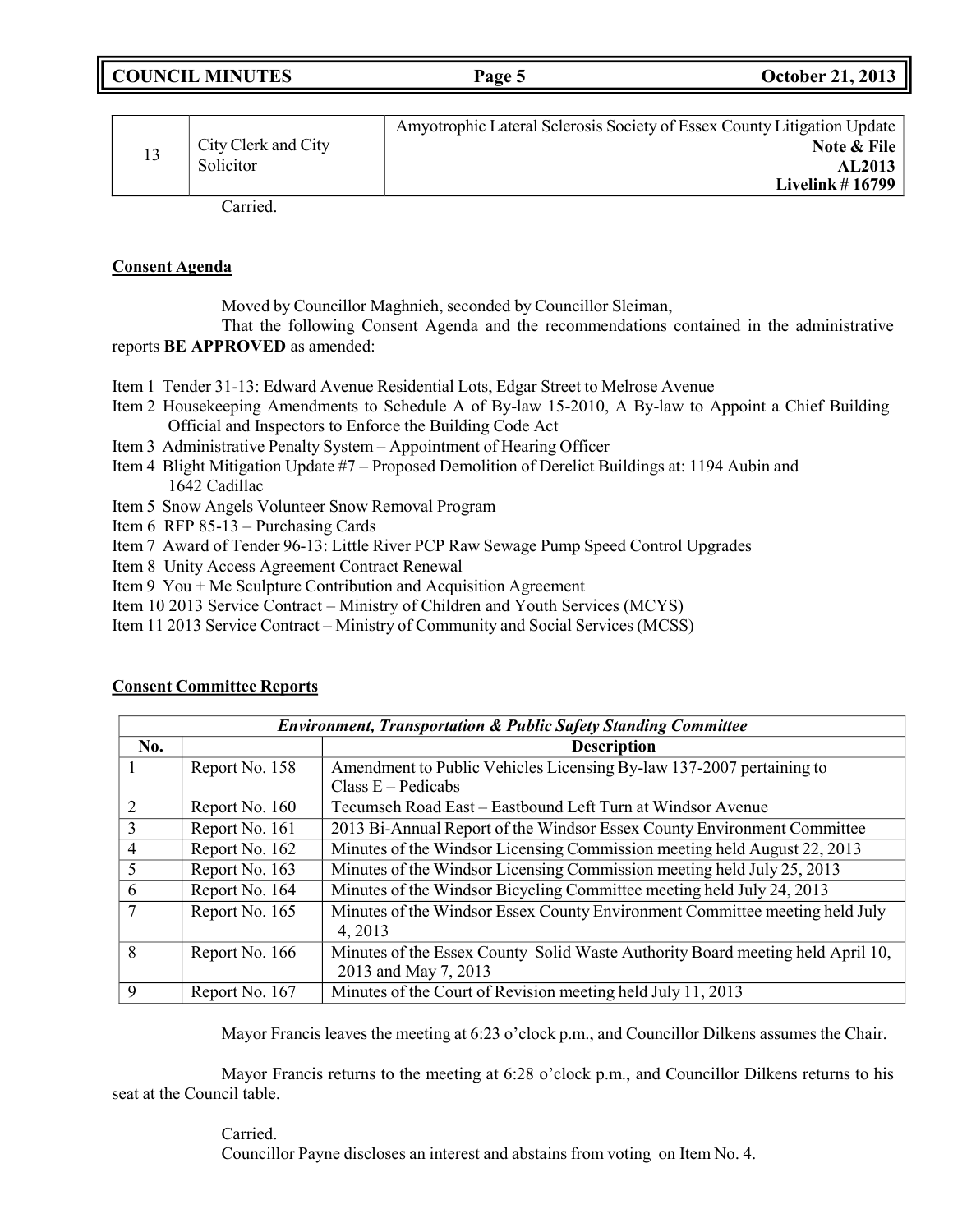### **Deferrals and/or Referrals and Withdrawals**

None requested.

#### **Presentations & Delegations:**

## **Report No. 159 of the Environment, Transportation & Public Safety Standing Committee (Housekeeping** Amendments to By-law  $170-2012-A$  By-law to Prescribe the Height and Description of Fences in the City **of Windsor)**

#### **Craig Kondruk, resident**

Craig Kondruk, resident, appears before Council asking for an overview and clarification of the proposed housekeeping amendments pertaining to the By-law to prescribe the height and description of fences in the City of Windsor.

#### **John Dignan, resident**

John Dignan, resident, appears before Council to provide comment regarding the proposed housekeeping amendments to the By-law to prescribe the height and description of fences in the City of Windsor, asking that Council not remove "hedge" from the definition of fence, and to allow for consultation on the matter to occur first.

(For final disposition of this matter, see Clause **M380-2013** in Schedule "A" attached hereto.)

### **Regular Business Items (for final disposition of these matters see Schedule ―A‖ attached)**

Nil.

### **Consideration of Committee Reports**

| M392-2013<br>as presented. | Moved by Councillor Gignac, seconded by Councillor Halberstadt,<br>That the Report of the special In-camera meeting held October 21, 2013, BE ADOPTED |
|----------------------------|-------------------------------------------------------------------------------------------------------------------------------------------------------|
|                            | Carried.<br>ACO2013                                                                                                                                   |
|                            |                                                                                                                                                       |
|                            | Moved by Councillor Gignac, seconded by Councillor Halberstadt,                                                                                       |
| M393-2013                  | That Report No. 333 of the Windsor Heritage Committee (1989 Ontario Street-                                                                           |
|                            | Partial Demolition – Detached Garage) of its meeting held September 11, 2013 BE ADOPTED as presented.                                                 |
|                            | Carried.                                                                                                                                              |
|                            | Councillor Payne discloses an interest and abstains from voting on this matter.                                                                       |

MB2013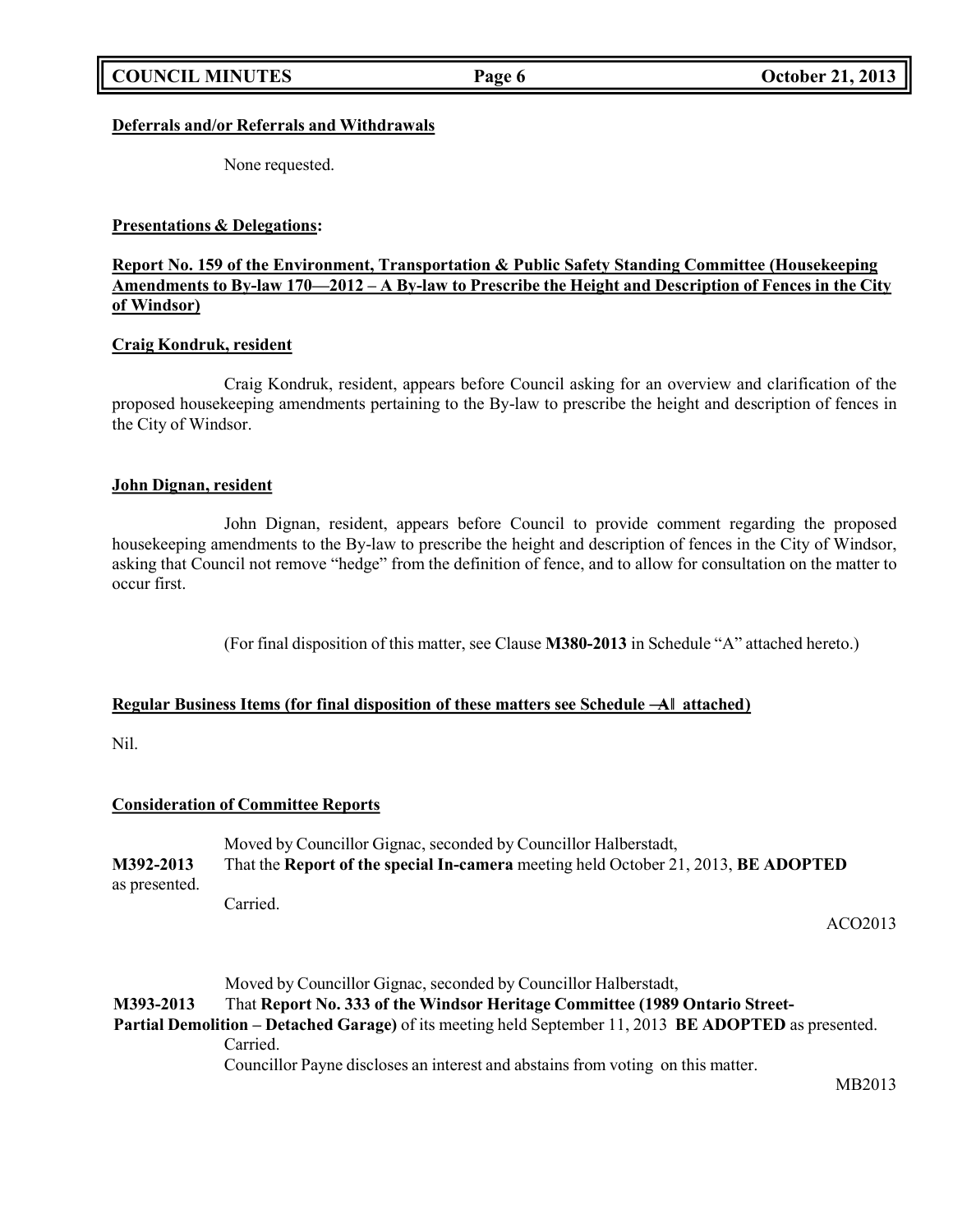#### **By-laws**

Moved by Councillor Jones, seconded by Councillor Maghnieh,

That the following By-laws No. 161-2013 through 174-2013 (inclusive), be introduced and read a first and second time:

- 161-2013 "A BY-LAW TO AMEND BY-LAW NUMBER 15-2010 BEING A BY-LAW TO APPOINT A CHIEF BUILDING OFFICIAL AND INSPECTORS TO ENFORCE THE BUILDING CODE ACT AND REGULATIONS IN WINDSOR", (see item 2)
- 162-2013 "A BY-LAW TO FURTHER AMEND BY-LAW 9023 BEING A BY-LAW TO REGULATE VEHICULAR PARKING WITHIN THE LIMITS OF THE CITY OF WINDSOR ON MUNICIPAL STREETS, MUNICIPAL PARKING LOTS AND PRIVATE PROPERTIES", authorized by M326-2013, adopted October 21, 2013
- 163-2013 "A BY-LAW TO FURTHER AMEND BY-LAW 9023 BEING A BY-LAW TO REGULATE VEHICULAR PARKING WITHIN THE LIMITS OF THE CITY OF WINDSOR ON MUNICIPAL STREETS, MUNICIPAL PARKING LOTS AND PRIVATE PROPERTIES", authorized by CAO2481, adopted October 21, 2013
- 164-2013 "A BY-LAW TO AMEND BY-LAW NUMBER 137-2007 BEING A BY-LAW RESPECTING THE LICENSING AND REGULATING OF PUBLIC VEHICLES", (see Committee Report No. 158 of the Environment, Transportation & Public Safety)
- 165-2013 "A BY-LAW TO ASSUME BANWELL ROAD FROM AMALFI DRIVE TO WYANDOTTE STREET EAST BEING A STREET SHOWN ON PLAN 12M-450 KNOWN AS BANWELL ROAD AND THE MUNICIPAL SERVICES LOCATED THEREIN, IN THE CITY OF WINDSOR", authorized by M98-2012, adopted February 21, 2012
- 166-2013 "A BY-LAW TO ESTABLISH LANDS AS A PUBLIC HIGHWAY KNOWN AS TECUMSEH ROAD WEST, IN THE CITY OF WINDSOR", authorized by CR575/2006, adopted December 18, 2006
- 167-2013 "A BY-LAW TO FURTHER AMEND BY-LAW NUMBER 8600 CITED AS THE "WINDSOR CORE AREA ZONING BY-LAW"", authorized by CR649/2002, adopted August 12, 2002
- 168-2013 "A BY-LAW TO PROVIDE THAT PART-LOT CONTROL SHALL NOT APPLY TO CERTAIN LAND THAT IS WITHIN REGISTERED PLAN 948 IN THE CITY OF WINDSOR", authorized by By-law 139-2013, adopted August 26, 2013
- 169-2013 "A BY-LAW CONCERNING EDDIE FRANCIS AS THE ACCOUNTABLE EXECUTIVE AT WINDSOR AIRPORT", authorized by CR190/2013, adopted October 7, 2013
- 170-2013 "A BY-LAW TO FURTHER AMEND BY-LAW 9023 BEING A BY-LAW TO REGULATE VEHICULAR PARKING WITHIN THE LIMITS OF THE CITY OF WINDSOR ON MUNICIPAL STREETS, MUNICIPAL PARKING LOTS AND PRIVATE PROPERTIES", authorized by CAO2489, adopted October 21, 2013
- 171-2013 "A BY-LAW TO AMEND BY-LAW NUMBER 170-2012, BEING A BY-LAW TO PRESCRIBE THE HEIGHT AND DESCRIPTION OF FENCES IN THE CITY OF WINDSOR", authorized by By-law 170-2012, adopted November 19, 2012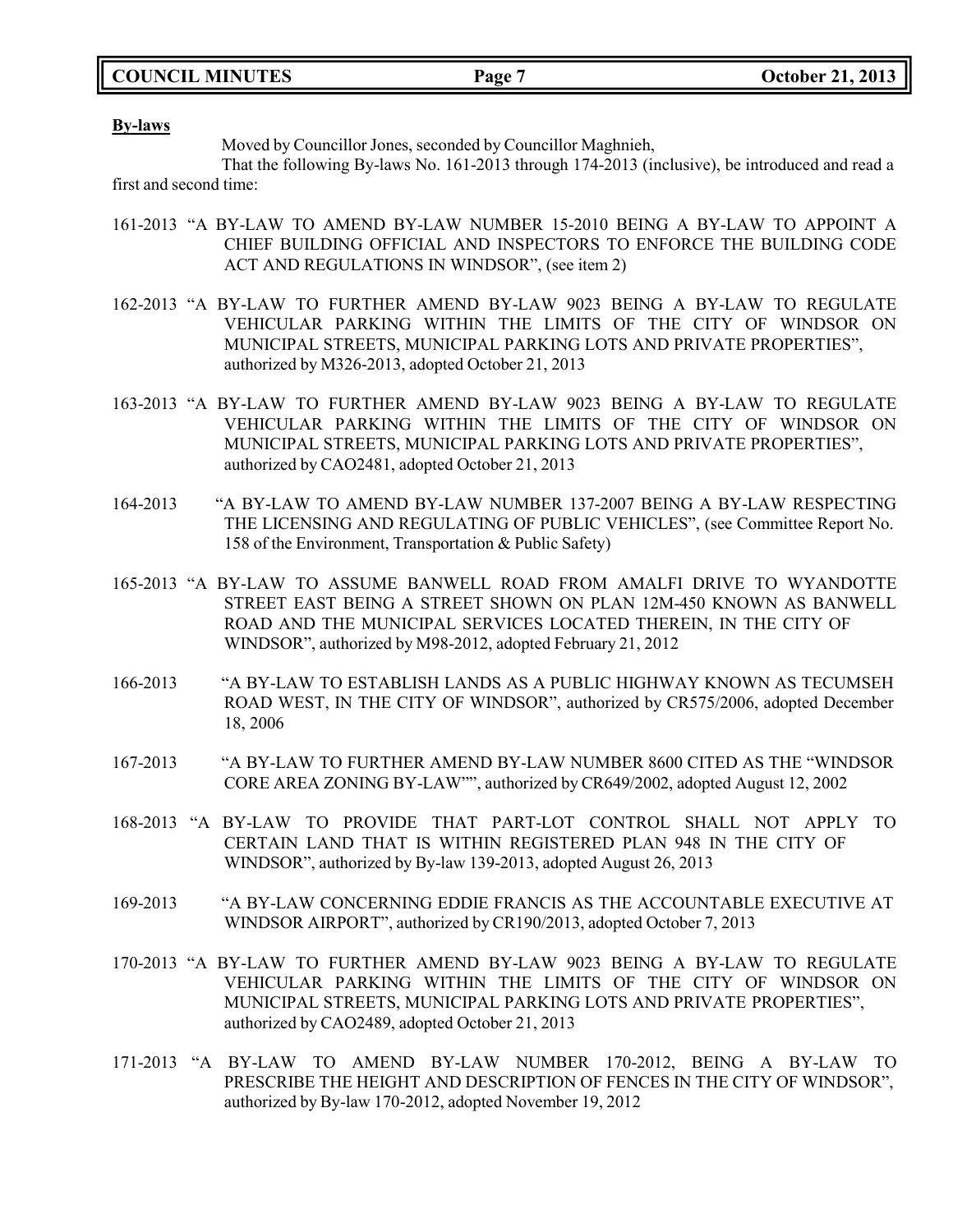| <b>COUNCIL MINUTES</b> |          | Page 8                                                                                                                                                                                                         | <b>October 21, 2013</b> |
|------------------------|----------|----------------------------------------------------------------------------------------------------------------------------------------------------------------------------------------------------------------|-------------------------|
| 172-2013               |          | "A BY-LAW TO ESTABLISH LANDS AS A PUBLIC HIGHWAY KNOWN AS PLYMOUTH<br>DRIVE, IN THE CITY OF WINDSOR", authorized by CR84/2009, adopted March 23, 2009                                                          |                         |
| 173-2013               |          | "A BY-LAW TO PROVIDE THAT PART-LOT CONTROL SHALL NOT APPLY TO<br>CERTAIN LAND THAT IS WITHIN REGISTERED PLANS 1196 AND 973, IN THE CITY OF<br>WINDSOR", authorized by By-law 139-2013, adopted August 26, 2013 |                         |
| 174-2013               | 2013"    | "A BY-LAW TO CONFIRM PROCEEDINGS OF THE COUNCIL OF THE CORPORATION<br>OF THE CITY OF WINDSOR AT ITS MEETING HELD ON THE 21st DAY OF OCTOBER                                                                    |                         |
|                        | Carried. |                                                                                                                                                                                                                |                         |

Moved by Councillor Marra, seconded by Councillor Payne,

That the Committee of the Whole does now rise and report to Council respecting the business items considered by the Committee:

| 1)               | <b>Communication Items (as amended)</b>                             |
|------------------|---------------------------------------------------------------------|
| 2)               | <b>Consent Agenda (as amended)</b>                                  |
| 3)               | <b>Items Deferred</b>                                               |
|                  | <b>Items Referred</b>                                               |
| $\boldsymbol{4}$ | Consideration of the Balance of Business Items (see Schedule $-A$ ) |
| 5)               | <b>Committee Reports (as presented)</b>                             |
| 6                | By-laws given first and second readings (as presented)              |
|                  |                                                                     |

Carried.

## **Notices of Motion**

Moved by Councillor Payne, seconded by Councillor Dilkens, **M394-2013** That Rule 13.9 of the Procedure By-law regarding business not already before Council **BE** WAIVED to permit the introduction of a motion for consideration without prior notice regarding the Herb Gray Parkway and the installation of several hundred defective concrete girders. Carried.

Moved by Councillor Payne, seconded by Councillor Dilkens,

**M395-2013** That the provincial Minister of Transportation **BE REQUESTED** to inform City Council as to how the Herb Gray Parkway will be made safe for the travelling public in light of the installation of several hundred defective concrete girders. Carried.

ST/5710

## **Third Reading of By-laws**

Moved by Councillor Sleiman, seconded by Councillor Valentinis,

That the following By-laws No. 161-2013 through 174-2013 (inclusive), having been read a first and second time be now read a third time and finally passed and that the Mayor and Clerk **BE AUTHORIZED** to sign and seal the same notwithstanding any contrary provision of the Council.

Carried.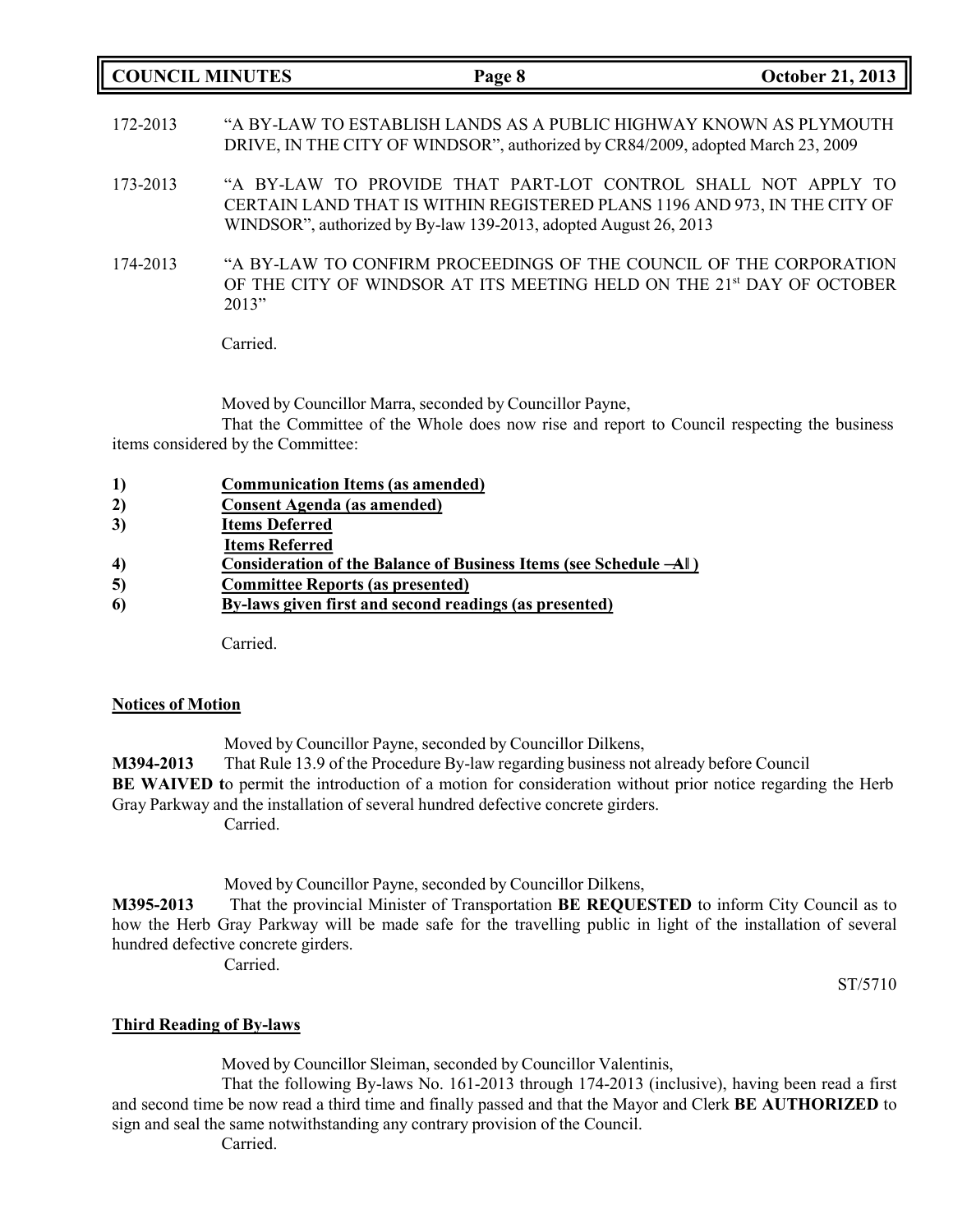**Petitions**

Moved by Councillor Dilkens, seconded by Councillor Gignac,

**M396-2013** That the petition presented by Councillor Maghnieh from petitioners expressing concern for the Northwood/Dominion proposed plaza development and request that Council reject application ZNG/3975 **BE RECEIVED** by the Clerk and the Clerk **BE DIRECTED** to keep the petition on file. Carried.

ACO/11248

ACO/11248

Moved by Councillor Dilkens, seconded by Councillor Gignac, **M397-2013** That the petition presented by Councillor Halberstadt from the immediate neighbours requesting that the mature oak tree at 2575 Lincoln Road not be removed **BE RECEIVED** by the Clerk and the Clerk **BE DIRECTED** to keep the petition on file.

Carried.

# **Council Questions**

Moved by Councillor Halberstadt, seconded by Councillor Jones,

**M398-2013** That the following Council Question by Councillor Jones **BE APPROVED**, and that Administration **BE DIRECTED** to proceed with the necessary actions to respond to the Council Question in the form of a written report, consistent with Council's instructions, and in accordance with Section 17.1 of the Procedure By-law 98-2011:

CQ33-2013

To investigate how other Canadian Municipalities are recognizing veterans of war or police actions sanctioned by the United Nations post the Korean War (plaques, monuments)?

GM2013

Carried.

## **Adjournment**

Moved by Councillor Maghnieh, seconded by Councillor Marra, That this Council meeting stand adjourned until the next regular meeting of Council or at the call

of the Mayor. Carried.

Accordingly, the meeting is adjourned at 7:04 o'clock p.m.

**THIS IS A DRAFT COPY**

## **MAYOR**

**CITY CLERK**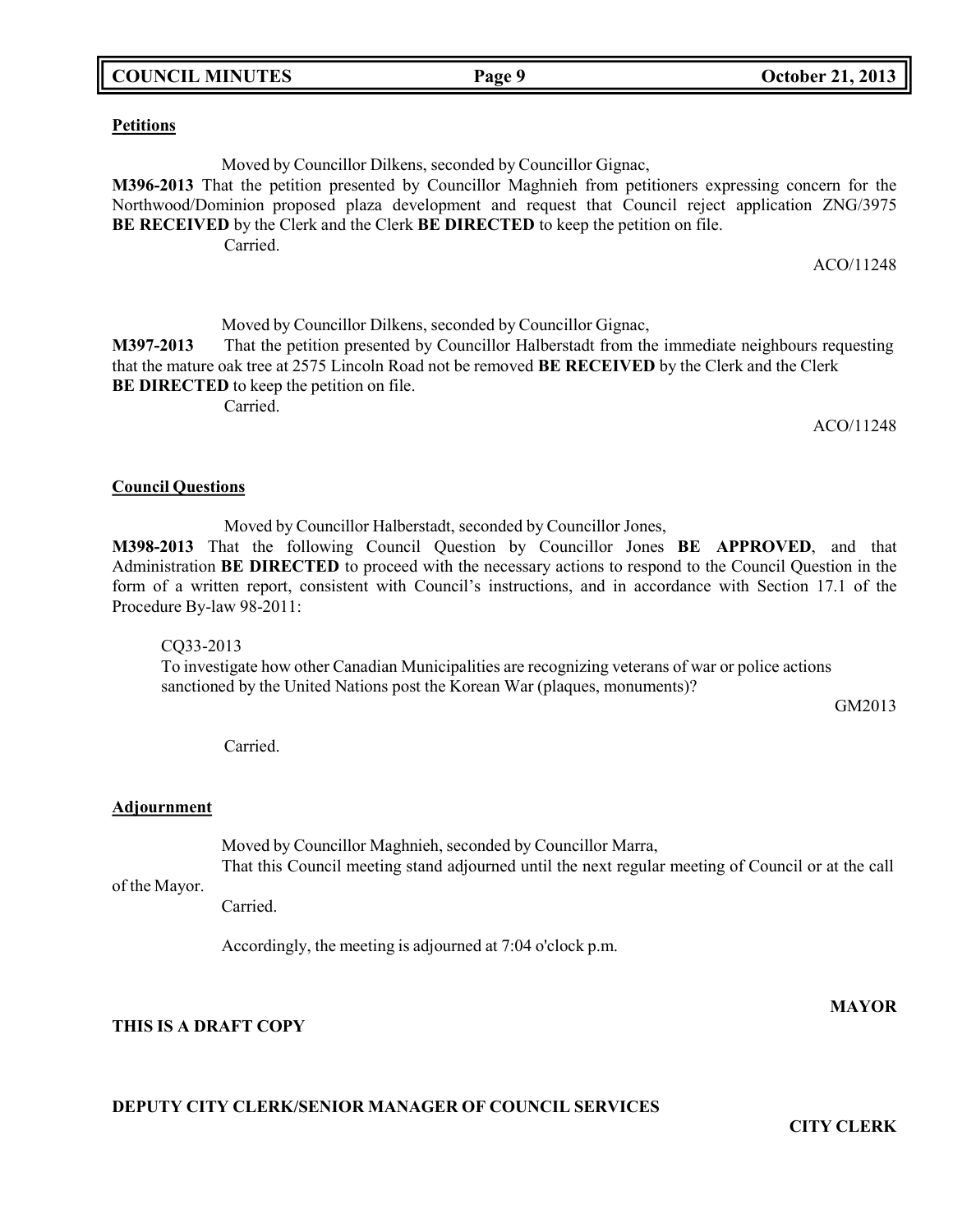# **COUNCIL MINUTES Page 10 October 21, 2013**

Maghnieh Sleiman

CR202/2013

**I.** That the following low tender **BE ACCEPTED**:

| TENDERER:                  | Coco Paving                 |
|----------------------------|-----------------------------|
| <b>TENDER NO:</b>          | 31-13                       |
| <b>TOTAL TENDER PRICE:</b> | \$414,800.00 plus HST       |
| ACCOUNT CHARGED:           | 007-5410-1790-02942-7109902 |

and that the Chief Administrative Officer and City Clerk **BE AUTHORIZED** to sign a contract with the low tenderer, satisfactory in technical content to the City Engineer, in financial content to the City Treasurer and in form to the City Solicitor.

**II.** That Council **APPROVE** the amount of \$414,800.00 plus HST for the construction of sanitary and storm sewers and reconstruction of watermains to redevelop the former Edward Avenue Community Centre into residential lots.

Carried.

Report Number **16752 SW/11776 C1**

#### Maghnieh Sleiman

CR203/2013

- I THAT By-law 15-2010 respecting the appointment of Building Officials **BE AMENDED** by deleting Schedule A attached thereto and replacing it with Schedule A attached hereto; and
- II THAT amending By-law No. 161-2013 **BE PASSED** at this meeting of Council; and
- III THAT the Delegation of Authority By-law 208-2008 **BE AMENDED** to provide that future amendments to this By-law may be approved by the Chief Administrative Officer.

Carried.

Report Number **16776 SB2013 C2**

Appendices Schedule A

Maghnieh Sleiman

### CR204/2013

That Council **APPOINT** Jeanine D. Watt (Jeanine D. Watt Law Firm) as the Hearing Officer pursuant to By-law 80-2013, for the remainder of the council term being November 1, 2013 to December 31, 2014, on the terms and conditions stated herein, and that the Chief Administrative Officer and City Clerk

**BE AUTHORIZED** to execute a contract satisfactory in form and content to the City Solicitor and financial content to the Chief Financial Officer and City Treasurer.

Carried.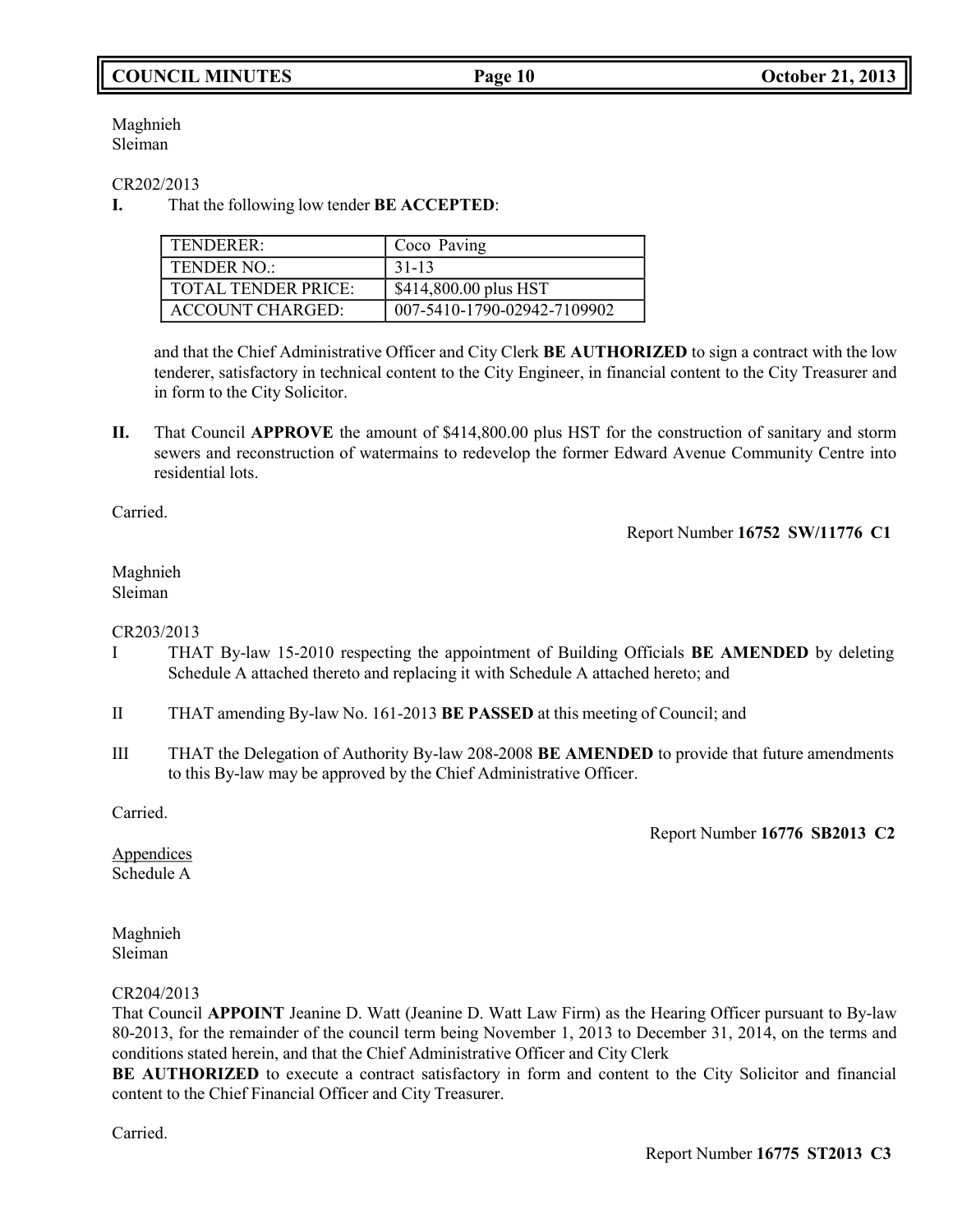Maghnieh Sleiman

## CR205/2013

That City Council **ACKNOWLEDGE** the intent to demolish the structures at 1194 Aubin, 1642 Cadillac, as outlined in this report, and as amended in accordance with the memo of the Chief Building Official dated October 21, 2013 allowing for a two-tiered compliance deadline.

Carried.

Councillor Payne discloses an interest and abstains from voting on this matter.

Report Number 16777 SBS2013 **C4**

Maghnieh Sleiman

## CR206/2013

That the report of the City Engineer dated October 21, 2013 entitled "Snow Angels Volunteer Snow Removal Program" **BE RECEIVED**, and further,

That the Snow Angels Volunteer Snow Removal **BE CONTINUED** for 2013-2014 winter season up to a maximum cost of \$25,000 to **BE CHARGED** to the snow removal budget; and further,

That Administration **BE DIRECTED** to continue to pursue the Children's Safety Village option, and any other options available to determine if the program can continue for the 2014/2015 winter season.

Carried.

Report Number **16769 SW2013 C5**

Maghnieh Sleiman

CR207/2013

**THAT** the Chief Administrative Officer and City Clerk **BE AUTHORIZED** to sign a commercial purchasing card services contract and other related agreements between the Bank of Montreal and the Corporation of the City of Windsor for the provision of commercial purchasing card services for a five-year period beginning January 1, 2014 and ending December 31, 2018, with two additional two-year renewal options, subject to review as to legal content by the City Solicitor, technical content to the Deputy City Solicitor and Manager of Purchasing and Risk Management and financial content by the CFO/City Treasurer.

Carried.

Report Number **16774 AL2013 C6**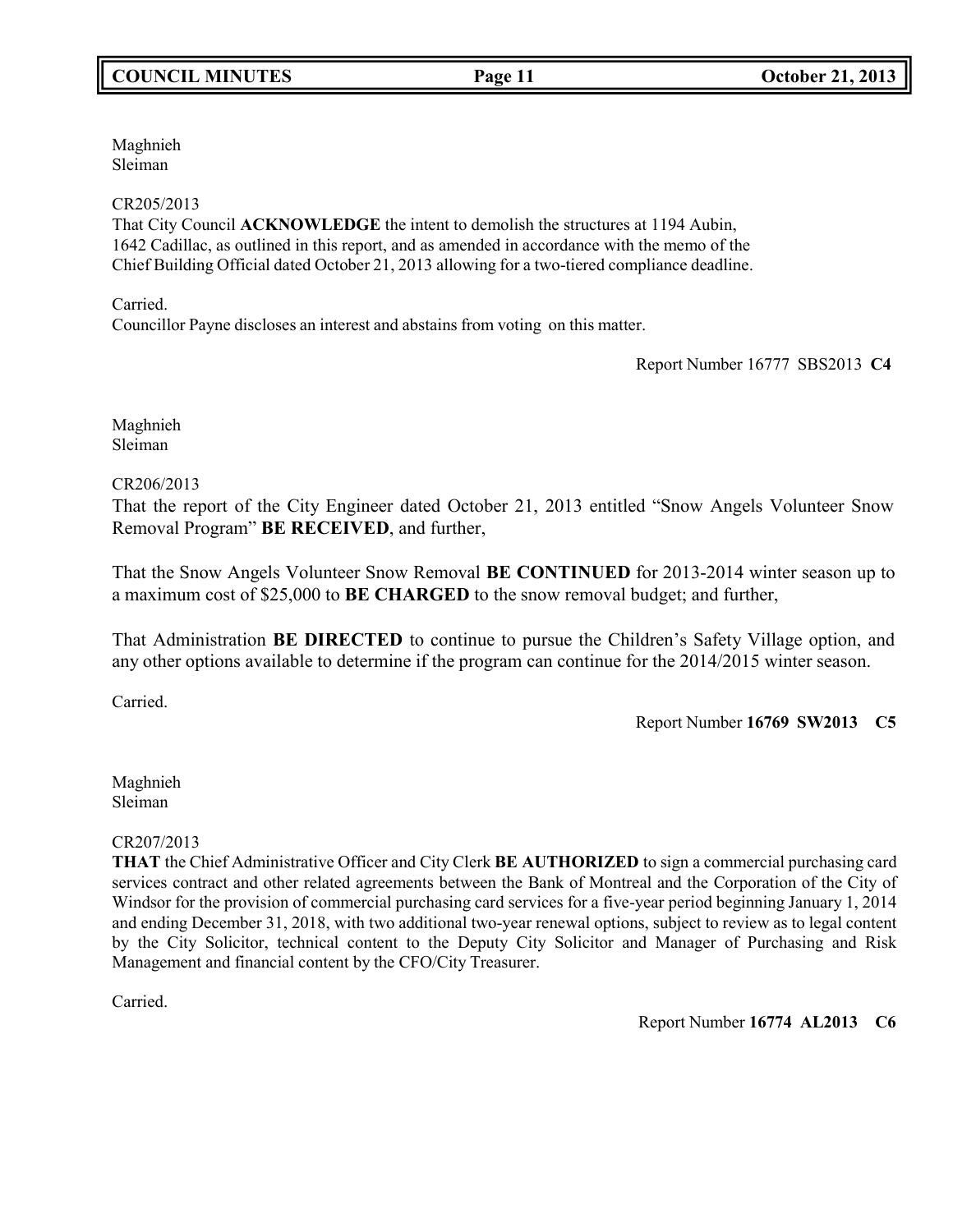# **COUNCIL MINUTES Page 12 October 21, 2013**

Maghnieh Sleiman

CR208/2013 That the following low tender **BE ACCEPTED**:

| TENDERER:           | Southern Mechanical Contractors Limited |
|---------------------|-----------------------------------------|
|                     | 3194 Devon Drive                        |
|                     | Windsor, Ontario                        |
| <b>TENDER NO.:</b>  | 96-13                                   |
| TOTAL TENDER PRICE: | \$669,405.00 (excluding HST)            |

and that the Chief Administrative Officer and City Clerk **BE AUTHORIZED** to sign a contract with the low tenderer, satisfactory in technical content to the City Engineer, in financial content to the City Treasurer, and in form to the City Solicitor

Account to be charged: 007-5410-1790-02942-7091011

Carried.

Report Number **16765 EI/11777 C7**

#### Maghnieh Sleiman

#### CR209/2013

The CAO and City Clerk **BE AUTHORIZED** to sign the attached contract extension for the renewal of the electronic services provided by Teranet, subject to approval as to form by the City Solicitor, as to technical content by the Executive Director of IT, and as to the financial content by the CFO and City Treasurer; and further,

That the annual expenditure of a maximum \$45,000 plus applicable taxes related to this contract continue to **BE CHARGED** as follows over a five year period. \$33, 000 to chartfield 007 7009015 and \$12,000 to chartfield 001 4540 0126600.

Carried.

Report Number **16761 SI/10265 C8**

Appendices **Contract** 

Maghnieh Sleiman

#### CR210/2013

THAT the Chief Administrative Officer and City Clerk **BE AUTHORIZED** to sign a contribution and acquisition Agreement between The Corporation of the City of Windsor and Ms. Laura Shintani, for the development, installation and acquisition of the "You + Me" sculpture, including a \$25,000 cash contribution from the City and "in-kind" contribution of granite setts and Site preparation, to be satisfactory in form to the City Solicitor, in content to the Executive Director of Recreation and Culture, and to the Executive Director of Parks and Facilities, and in financial content satisfactory to the City Treasurer; and further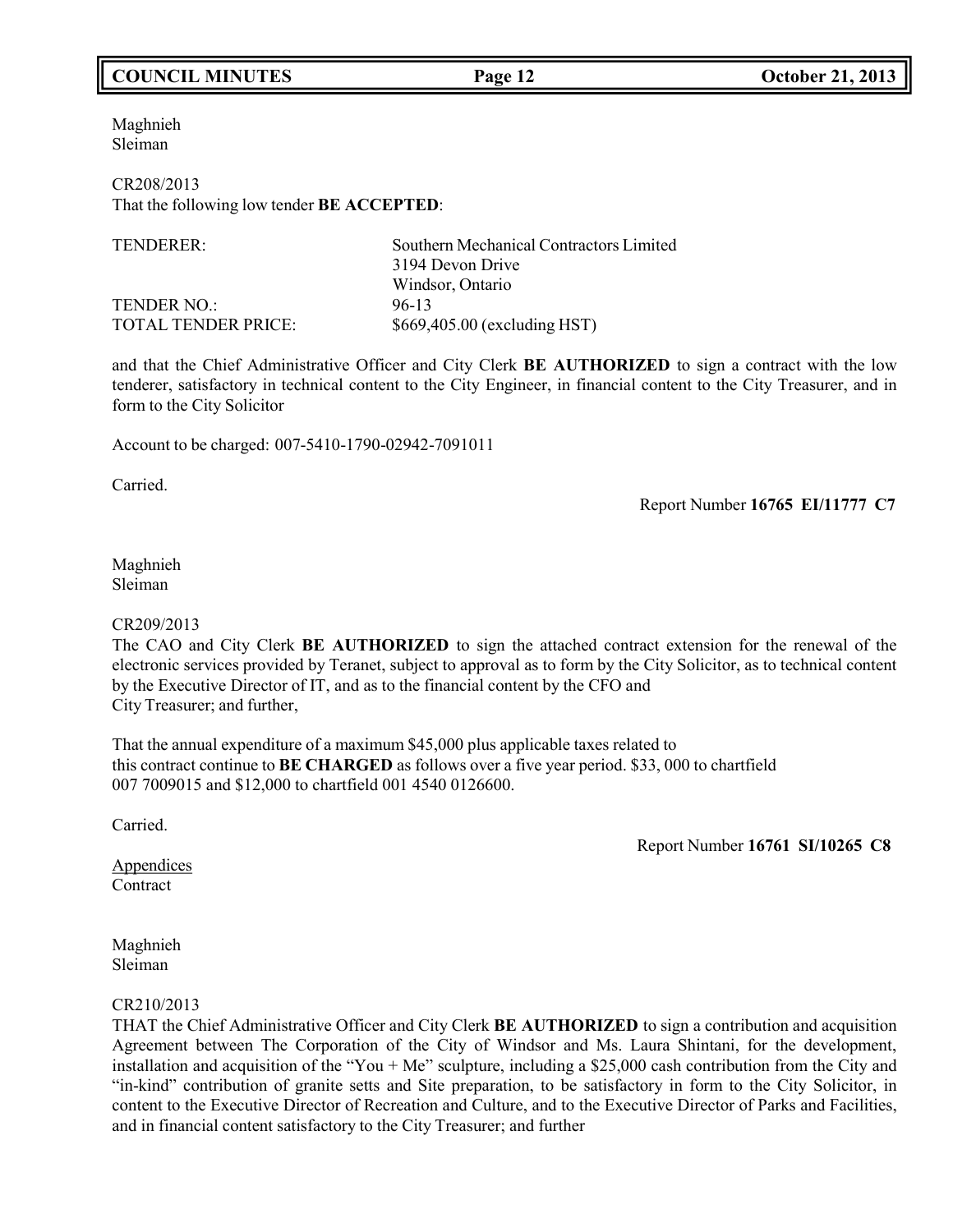| <b>COUNCIL MINUTES</b> |
|------------------------|
|------------------------|

That the Sculptor **BE PERMITTED** to keep the sculpture in the former Gift Shop space of the Art Gallery of Windsor building until Council proceeds with an alternate use of that space.

Carried.

Report Number **16741 MB2013 C9**

Maghnieh Sleiman

### CR211/2013

- 1. THAT City Council **RESCIND** Council Resolution CR180/2013 (Livelink #16732) which **AUTHORIZED** the signing of the 2013 MCYS Services Contract in effect for a three year period, commencing January 1, 2013; and instead,
- 2. THAT City Council **AUTHORIZE** the signing of the 2013 MCYS Services Contract, in force from January 1, 2013, until it is superseded or replaced by a subsequent contract or until it is terminated in its entirety in accordance with section 14, and to be signed as follows:
- $\bullet$  2013 MCYS Service Contract - CAO and City Clerk subject to review of technical content by the Community Development & Health Commissioner, review of legal content by the City Solicitor, and financial review by the Chief Financial Officer or designate; and further,
- Annual MCYS Transfer Payment Service Budget Submission, and Year End Financial Reports Executive Director of Housing & Children's Services, and Chief Financial Officer or designate; and further;
- 3. THAT the City **ENTER INTO** agreements with qualified Purchase of Service agencies as determined by the Community Development & Health Commissioner; and further,
- 4. THAT the Community Development & Health Commissioner **BE AUTHORIZED** to sign, amend, or terminate agreements with Purchase of Service agencies on behalf of the City in accordance with the criteria established by the 2013 MCYS Service Contract where the net city contribution does not exceed \$150,000 or \$1,000,000 gross. For Purchase of Service agreements that exceed a \$150,000 net city contribution or a \$1,000,000 gross contribution, that in addition to the Community Development & Health Commissioner that the Chief Administrative Officer be required to sign as a secondary authority; and further,
- 5. THAT Purchase of Service agreements **BE APPROVED** as to technical content by the Executive Director of Housing & Children's Services, as to legal form by the City Solicitor and as to financial content by the City Treasurer and Chief Financial Officer, or designate. As long as the agreements conform to the standard format reviewed and pre-approved by the City Solicitor, the City Solicitor is not required to approve each individual as to form; and further,
- 6. THAT the Community Development & Health Commissioner **HAS THE DISCRETION** to terminate any Purchase of Service agreement upon the grounds as set out in the agreement and without the need to obtain Council approval, except as provided herein.

Carried.

Report Number **16785 SS/11762 C10**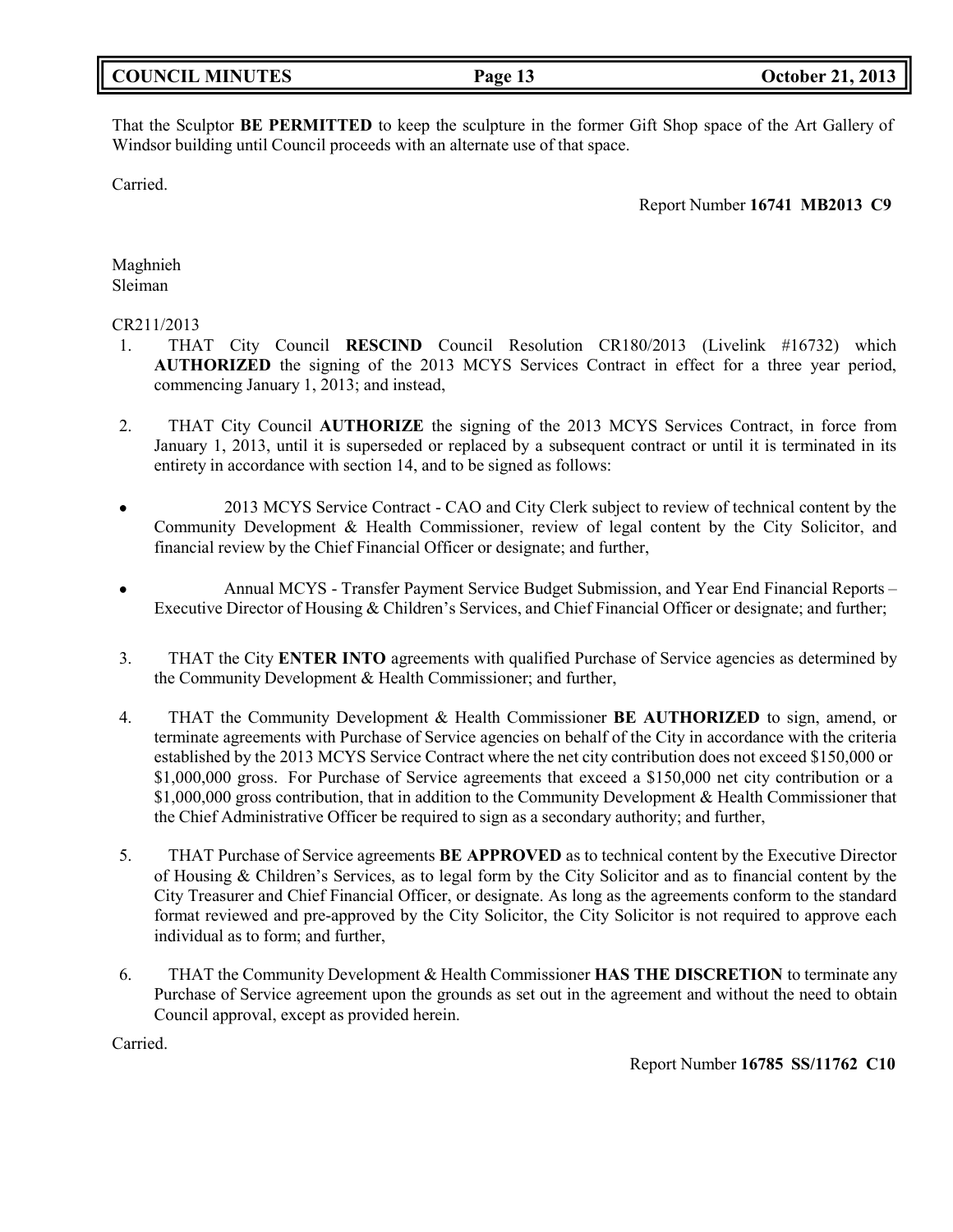# **COUNCIL MINUTES Page 14 October 21, 2013**

Maghnieh Sleiman

#### CR212/2013

- 1. THAT City Council **RESCIND** Council Resolution #181/2013 (Livelink #16731) which **AUTHORIZED** the signing of the 2013 MCSS Services Contract in effect for a three year period, commencing January 1, 2013; and instead,
- 2. THAT City Council **AUTHORIZE** the signing of the 2013 MCSS Services Contract, in force from January 1, 2013, until it is superseded or replaced by a subsequent contract or until it is terminated in its entirety in accordance with section 14, and to be signed as follows:
	- **•** 2013 MCSS Service Contract CAO and City Clerk subject to review of technical content by the Community Development & Health Commissioner, review of legal content by the City Solicitor, and financial review by the Chief Financial Officer or designate; and further,
	- Annual MCSS Ontario Works Budget Submission, and Year End Financial Reports Executive Director of Employment & Social Services, and Chief Financial Officer or designate; and further,
- 3. THAT the City **ENTER INTO** agreements with qualified Employer/Purchase of Service agencies as determined by the Community Development & Health Commissioner; and further,
- 4. THAT the Community Development & Health Commissioner **BE AUTHORIZED** to sign, amend, or terminate agreements with Purchase of Service agencies or Employers on behalf of the City in accordance with the criteria established by the 2013 MCSS Service Contract where the net city contribution does not exceed \$150,000 or \$1,000,000 gross. For Purchase of Service/Employer agreements that exceed a \$150,000 net city contribution or a \$1,000,000 gross contribution, that in addition to the Community Development & Health Commissioner that the Chief Administrative Officer be required to sign as a secondary authority; and further,
- 5. THAT Employer/Purchase of Service agreements **BE APPROVED** as to technical content by the Executive Director of Employment & Social Services, as to legal form by the City Solicitor, and as to financial content by the City Treasurer and Chief Financial Officer, or designate. As long as the agreements conform to the standard format reviewed and pre-approved by the City Solicitor, the City Solicitor is not required to approve each individual as to form; and further,
- 6. THAT the Community Development & Health Commissioner **HAS THE DISCRETION** to terminate any Purchase of Service/Employer agreement upon the grounds as set out in the agreement and without the need to obtain Council approval, except as provided herein.

Carried.

Report Number 16786 SS/9565 **C11**

### **STANDING COMMITTEE RESOLUTIONS**

Moved by Councillor Maghnieh, seconded by Councillor Sleiman, **M363-2013** That **Report No. 158 of the Environment, Transportation & Public Safety Standing Committee** of its meeting held September 25, 2013 regarding "Amendment to Public Vehicles Licensing By-law 137-2007 pertaining to Class E - Pedicabs" **BE ADOPTED** as presented. Carried.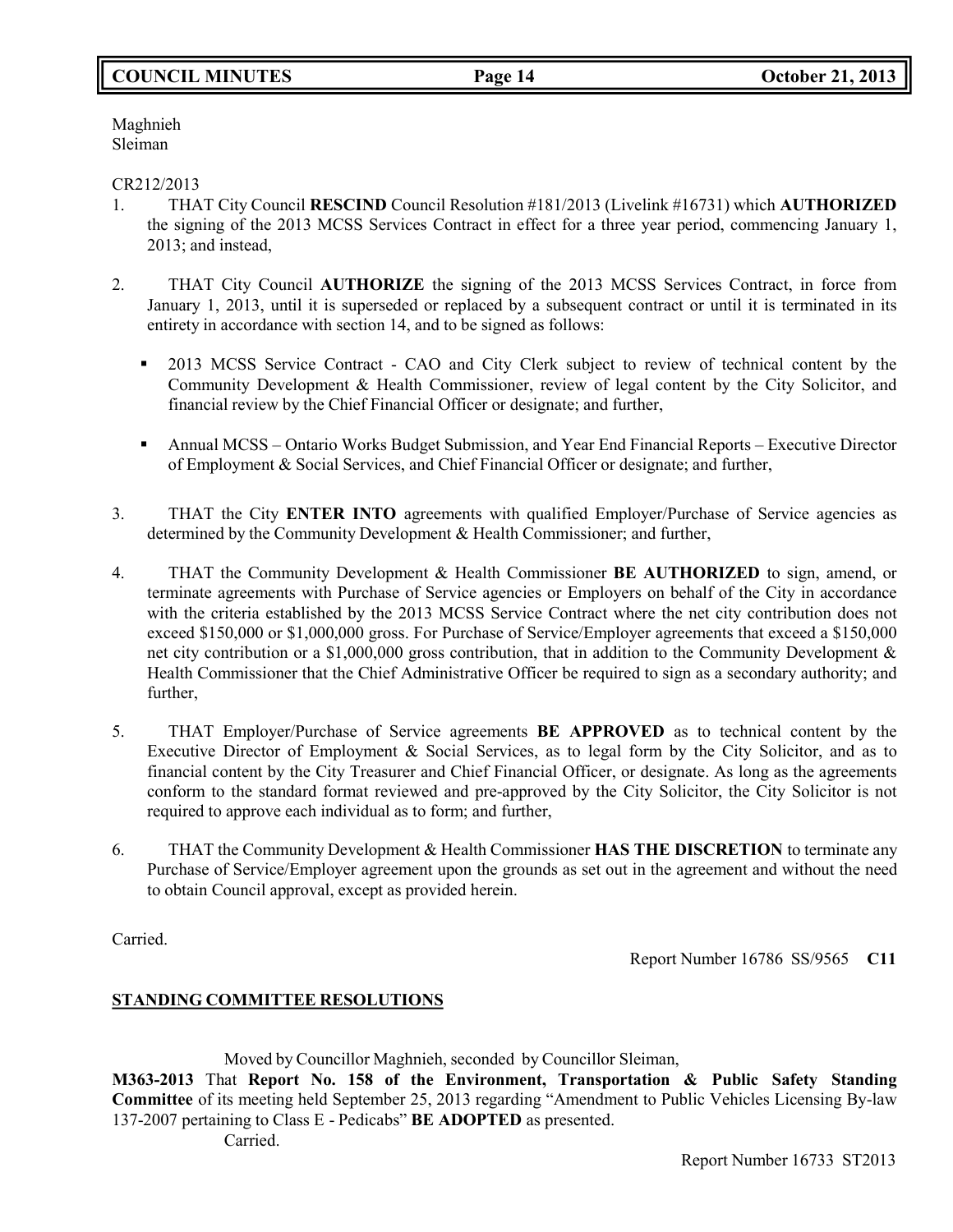### Moved by Councillor Dilkens, seconded by Councillor Maghnieh,

**M380-2013** That **Report No. 159 of the Environment, Transportation & Public Safety Standing Committee** of its meeting held September 25, 2013 regarding "Housekeeping Amendments to By-law 170-2012 – A Bylaw to Prescribe the Height and Description of Fences in the City of Windsor"

**BE RECEIVED**, and further,

That the By-law to Prescribe the Height and Description of Fences (By-law

170-2012) in the City of Windsor **BE MAINTAINED** in its current form, and that Administration **BE DIRECTED** to continue to research the protection of site lines for residential properties on the north side of Riverside Drive East between Pratt Place and the easterly City limits and report back to the Environment, Transportation & Public Safety Standing Committee regarding any recommended by-law amendments pertaining to site line issues

and hedges, and further, that enforcement of all hedges except within a visibility triangle **BE STOOD DOWN** during this period of time.

Carried.

Report Number 16735 AB2013

Moved by Councillor Maghnieh, seconded by Councillor Sleiman,

**M381-2013** That **Report No. 160 of the Environment, Transportation & Public Safety Standing Committee** of its meeting held September 25, 2013 regarding "Tecumseh Road East – Eastbound Left Turn at Windsor Avenue" **BE ADOPTED** as presented.

Carried.

Report Number 16734 ST2013

Moved by Councillor Maghnieh, seconded by Councillor Sleiman,

**M382-2013** That **Report No. 161 of the Environment, Transportation & Public Safety Standing Committee** of its meeting held September 25, 2013 regarding "2013 Bi-Annual Report of the Windsor Essex County Environment Committee" **BE ADOPTED** as presented.

Carried.

MB2013

Moved by Councillor Maghnieh, seconded by Councillor Sleiman,

**M383-2013** That **Report No. 162 of the Environment, Transportation & Public Safety Standing Committee** of its meeting held September 25, 2013 regarding "Minutes of the Windsor Licensing Commission meeting held August 22, 2013" **BE ADOPTED** as presented.

Carried.

MB2013

Moved by Councillor Maghnieh, seconded by Councillor Sleiman,

**M384-2013** That **Report No. 163 of the Environment, Transportation & Public Safety Standing Committee** of its meeting held September 25, 2013 regarding "Minutes of the Windsor Licensing Commission meeting held July 25, 2013" **BE ADOPTED** as presented.

Carried.

MB2013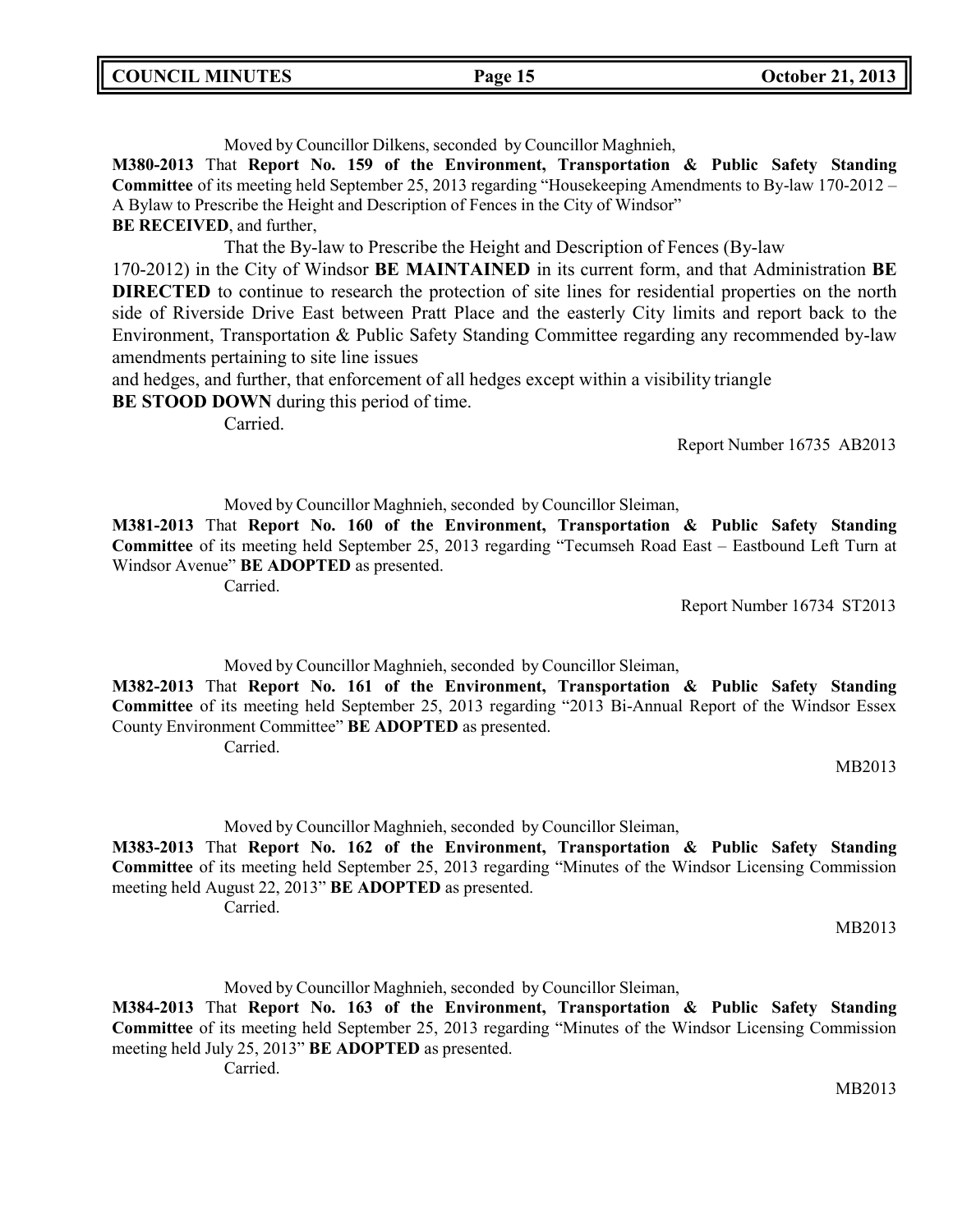| <b>COUNCIL MINUTES</b> | Page 16 | <b>October 21, 2013</b> |
|------------------------|---------|-------------------------|
|                        |         |                         |

Moved by Councillor Maghnieh, seconded by Councillor Sleiman, **M385-2013** That **Report No. 164 of the Environment, Transportation & Public Safety Standing Committee** of its meeting held September 25, 2013 regarding "Minutes of the Windsor Bicycling Committee meeting held July 24, 2013" **BE ADOPTED** as presented. Carried.

MB2013

Moved by Councillor Maghnieh, seconded by Councillor Sleiman,

**M386-2013** That **Report No. 165 of the Environment, Transportation & Public Safety Standing Committee** of its meeting held September 25, 2013 regarding "Minutes of the Windsor Essex County Environment Committee meeting held July 4, 2013" **BE ADOPTED** as presented. Carried.

MB2013

Moved by Councillor Maghnieh, seconded by Councillor Sleiman,

**M387-2013** That **Report No. 166 of the Environment, Transportation & Public Safety Standing Committee** of its meeting held September 25, 2013 regarding "Minutes of the Essex County Solid Waste Authority Board meetings held April 10, 2013 and May 7, 2013" **BE ADOPTED** as presented. Carried.

MB2013

Moved by Councillor Maghnieh, seconded by Councillor Sleiman,

**M388-2013** That **Report No. 167 of the Environment, Transportation & Public Safety Standing Committee** of its meeting held September 25, 2013 regarding "Minutes of the Court of Revision meeting held July 11, 2013" **BE ADOPTED** as presented.

Carried.

MB2013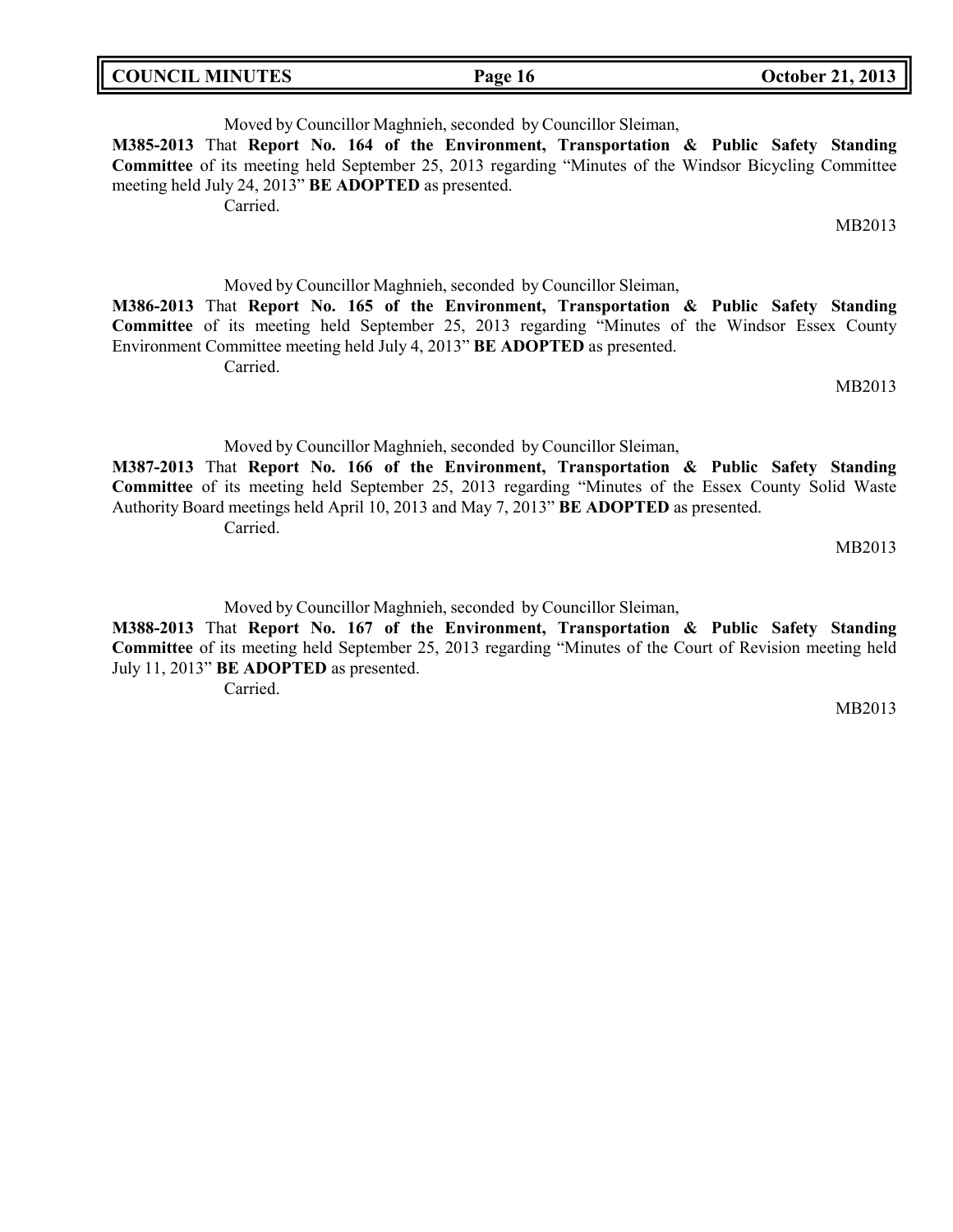| <b>COUNCIL MINUTES</b> | Page: | <b>October 21, 2013</b> |
|------------------------|-------|-------------------------|
|------------------------|-------|-------------------------|

# **Adopted by Council at its meeting held October 21, 2013 [M392-2013]** VC/bm

# **SPECIAL MEETING OF COUNCIL – IN CAMERA October 21, 2013**

## **Meeting called to order at: 4:30 p.m.**

# **Members in Attendance:**

Mayor E. Francis Councillor D. Dilkens Councillor R. Jones Councillor A. Halberstadt Councillor F. Valentinis Councillor B. Marra (arrives at 4:45 p.m.) Councillor J. Gignac Councillor A. Maghnieh (arrives at 4:40 p.m.) Councillor H. Payne Councillor E. Sleiman

# **Also in attendance:**

| H. Reidel, Chief Administrative Officer                                         |
|---------------------------------------------------------------------------------|
| J. Payne, Community Development and Health Commissioner and                     |
| Corporate Leader Social Development, Health, Recreation and Culture             |
| M. Sonego, City Engineer and Corporate Leader Environmental Protection and      |
| Transportation                                                                  |
| G. Wilkki, City Solicitor and Corporate Leader Economic Development and         |
| Public Safety                                                                   |
| V. Critchley, City Clerk/Licence Commissioner and Corporate Leader Public       |
| <b>Engagement and Human Resources</b>                                           |
| O. Colucci, Chief Financial Officer/City Treasurer and Corporate Leader Finance |
| and Technology                                                                  |

M. Nazarewich, Senior Legal Counsel (Item 1)

# **Verbal Motion is presented by Councillor Jones, seconded by Councillor Sleiman, to move in Camera for discussion of the following item(s):**

| Item No. | <b>Subject</b>                   | Section – Pursuant<br>Municipal Act,<br>to<br>2001, as amended |
|----------|----------------------------------|----------------------------------------------------------------|
|          | Legal matter – litigation update | 239(2)(e)(f)                                                   |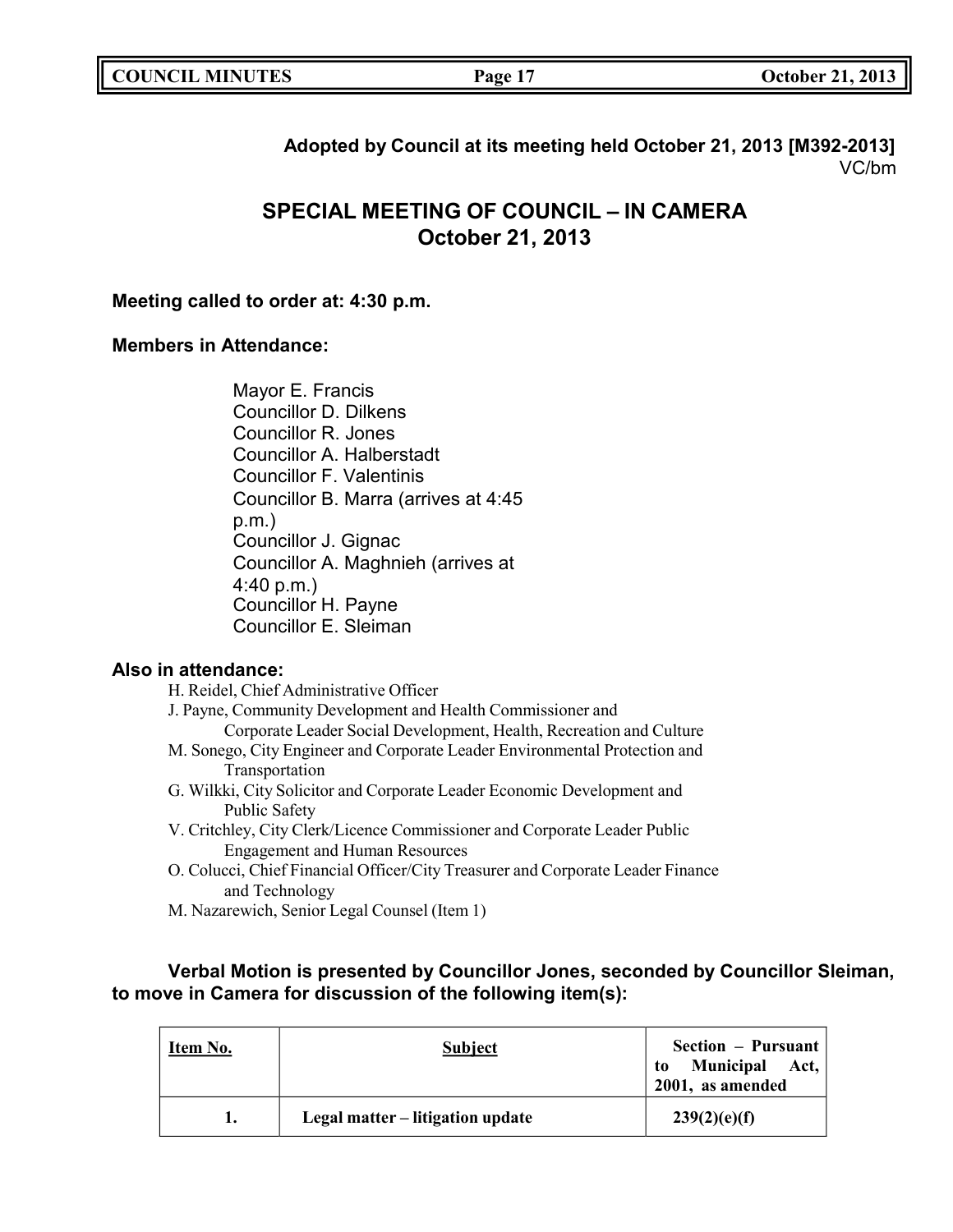| 239(2)(e)(f)<br>Legal matter – litigation update |  |
|--------------------------------------------------|--|
|--------------------------------------------------|--|

# **Motion Carried.**

## **Declarations of Pecuniary Interest:**

Councillor Dilkens declares a conflict and abstains from voting on Item 2 as he served as a Board member for charities that have held bingo licences.

**Discussion on the items of business. (Items 1 and 2)**

**Verbal Motion is presented by Councillor Dilkens, seconded by Councillor Valentinis,**

**to move back into public session. Motion Carried.**

**Moved by Councillor Gignac, seconded by Councillor Sleiman, THAT the Clerk BE DIRECTED to transmit the recommendation(s) contained in the report(s) discussed at the In-Camera Council Meeting held October 21, 2013 directly to Council for consideration at the next Regular Meeting.**

1. That the recommendation contained in the in-camera report from Senior Legal Counsel, Senior Manager Development and Geomatics, Manager of Facility Operations, Chief Financial Officer/City Treasurer and Corporate Leader Finance and Technology, City Solicitor and Corporate Leader Economic Development and Public Safety and City Engineer and Corporate Leader Environmental Protection and Transportation respecting a legal matter – litigation update **BE APPROVED**.

2. That the in-camera report from the City Clerk/Licence Commissioner and Corporate Leader Public Engagement and Human Services, City Solicitor and Corporate Leader Economic Development and Public Safety and Chief Financial Officer/City Treasurer and Corporate Leader Finance and Technology respecting a legal matter – litigation update **BE RECEIVED** and that Administration **BE AUTHORIZED** to proceed on the direction of Council.

# **Motion Carried.**

**Moved by Councillor Gignac, seconded by Councillor Marra, That the special meeting of council held October 21, 2013 BE ADJOURNED. (Time: 5:25 p.m.) Motion Carried.**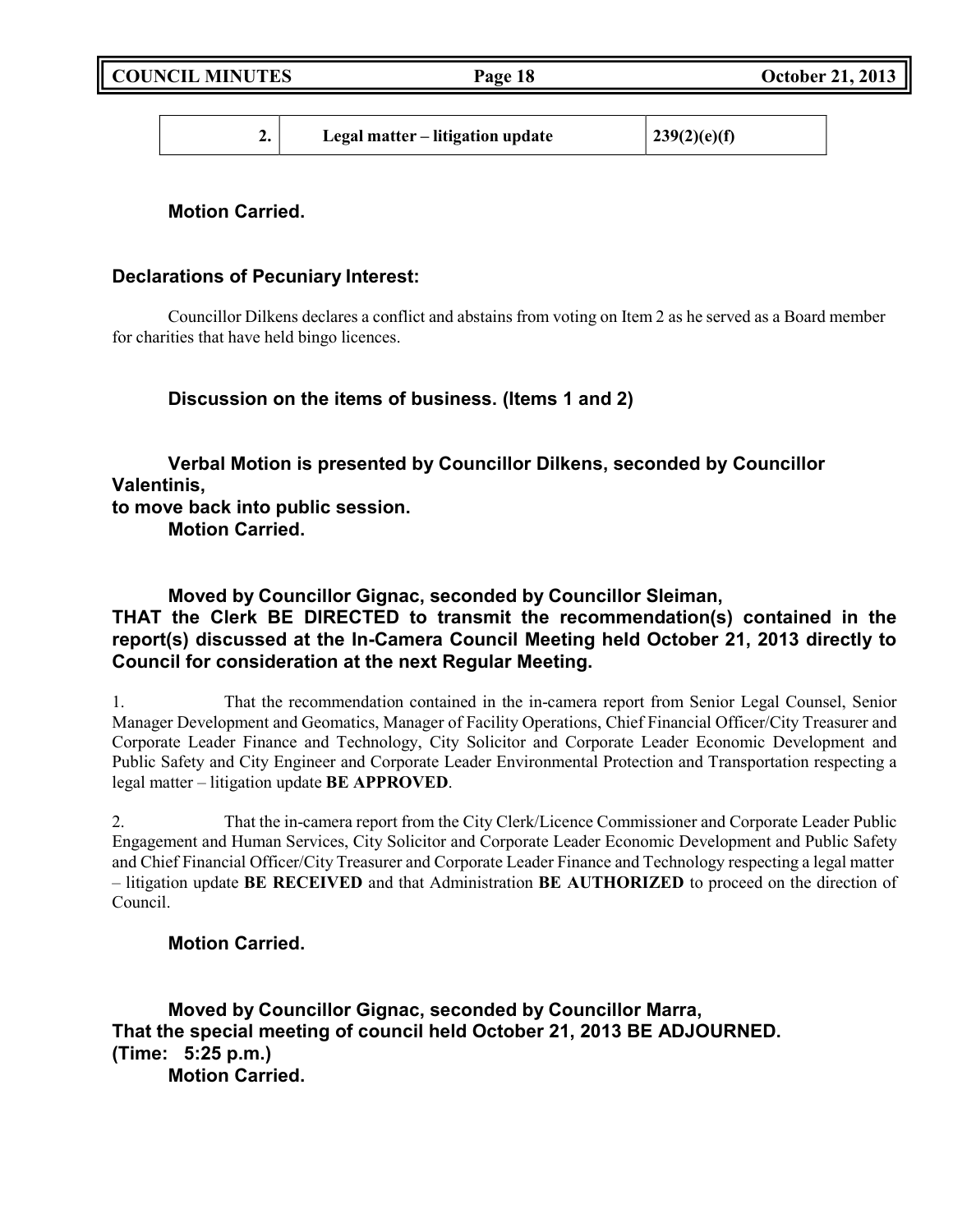### **ADOPTED by Council at its meeting held October 21, 2013 [M393-2013]** KK/ Windsor, Ontario October 21, 2013

### **REPORT NO. 333 of the Windsor Heritage Committee** at its meeting held September 11, 2013 5:30 o'clock p.m. Meeting Room 407, 400 City Hall Square East

#### **Members Present at the September 11, 2013 meeting:**

Robin Easterbrook, Chair Councillor Fulvio Valentinis Lynn Baker Simon Chamely Andrew Foot Jeffrey Mellow Noreen Slack

Your Committee submits the following recommendation: Moved by Councillor Valentinis, seconded by N. Slack,

That the proposed demolition of the detached garage on the property of 1989 Ontario Street (Plan 684 East Part Lot 118) **BE GRANTED** under provisions for Register-listed properties according to Part IV of the *Ontario Heritage Act*, and further, in view of the timelines, that the Planning and Economic Development Standing Committee **BE CIRCUMVENTED** and, that this matter **BE FORWARDED** to City Council for approval. Carried.

**NOTE:**The report of the Heritage Planner dated August 21, 2013 entitled "1989 Ontario Street – Partial Demolition – Detached Garage" – *attached.*

**CHAIR** 

COMMITTEE COORDINATOR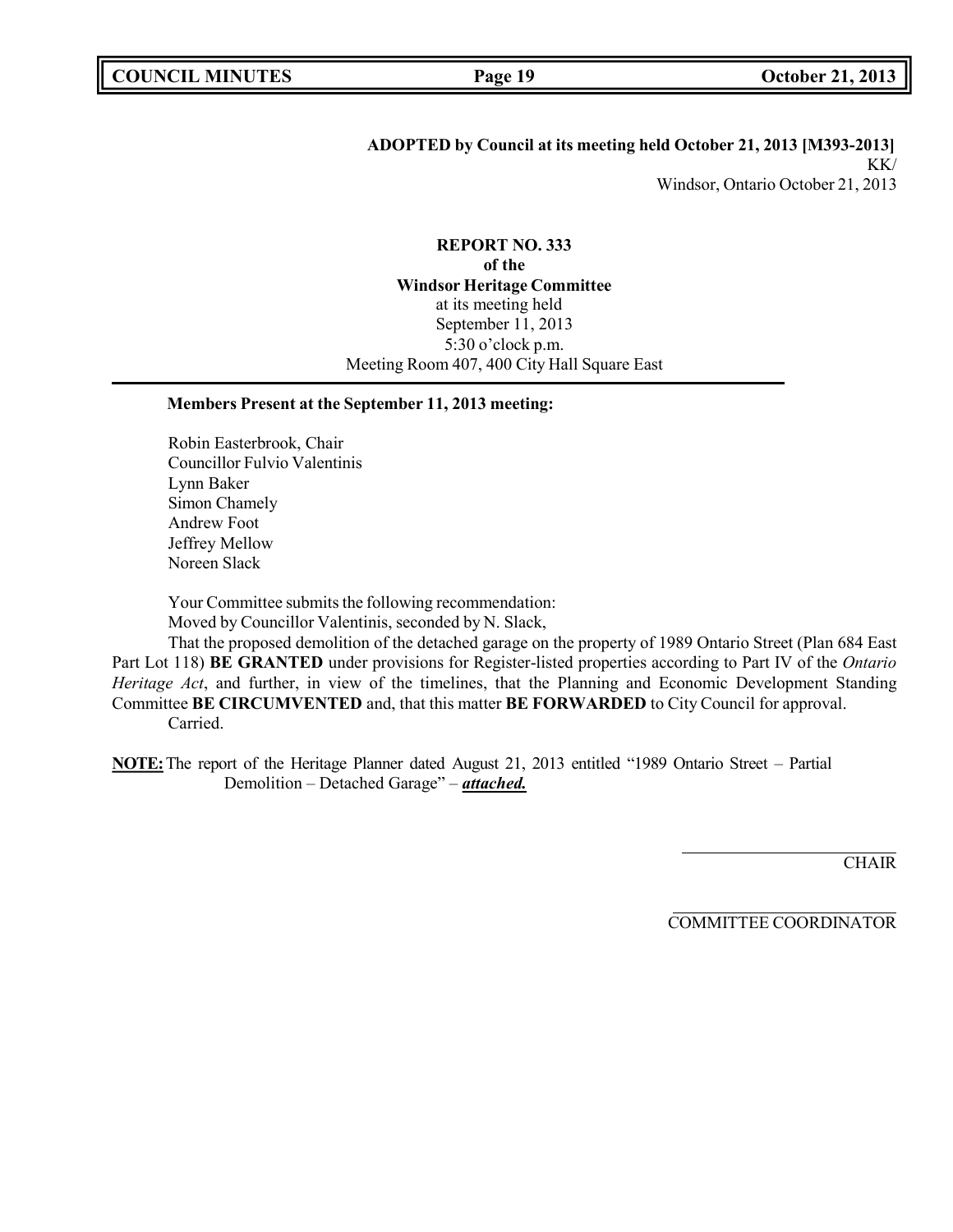**Adopted by Council at its meeting held October 21, 2013 [M363-2013] /AA** Windsor, Ontario October 21, 2013

#### **REPORT NO. 158** of the **ENVIRONMENT, TRANSPORTATION & PUBLIC SAFETY STANDING COMMITTEE** of its meeting held September 25, 2013

**Present: Councillor J. Gignac Councillor A. Halberstadt Councillor R. Jones Councillor F. Valentinis, Chair**

**Regrets: Councillor H. Payne**

That the following recommendations of the Environment, Transportation and Public Safety Standing Committee **BE APPROVED:**

Moved by Councillor Jones, seconded by Councillor Gignac,

**THAT** Public Vehicles Licensing By-Law137-2007, Schedule 3 **BE AMENDED** by adding:

*4.2.1 In addition to the requirements in 4.1 and 4.2, as may be applicable, applicants for a Class E – Pedicab vehicle plate and associated livery plate holder licence shall submit a document annually, completed by a mechanic duly licensed to practice in the Province of Ontario, showing mechanical fitness of the vehicle which is satisfactory to the Licence Commissioner.* and further,

**THAT** Council adopt By-Law attached hereto as Appendix A. Carried.

**Livelink 16733 ST2013**

**Clerk's Note: The administrative report authored by the Supervisor of Licensing & Deputy Licence Commissioner dated July 29, 2013 entitled ―Amendment to Public Vehicles Licensing By-law 137- 2007 pertaining to Class E – Pedicabs‖ is** *attached* **as background information.**

**CHAIRPERSON**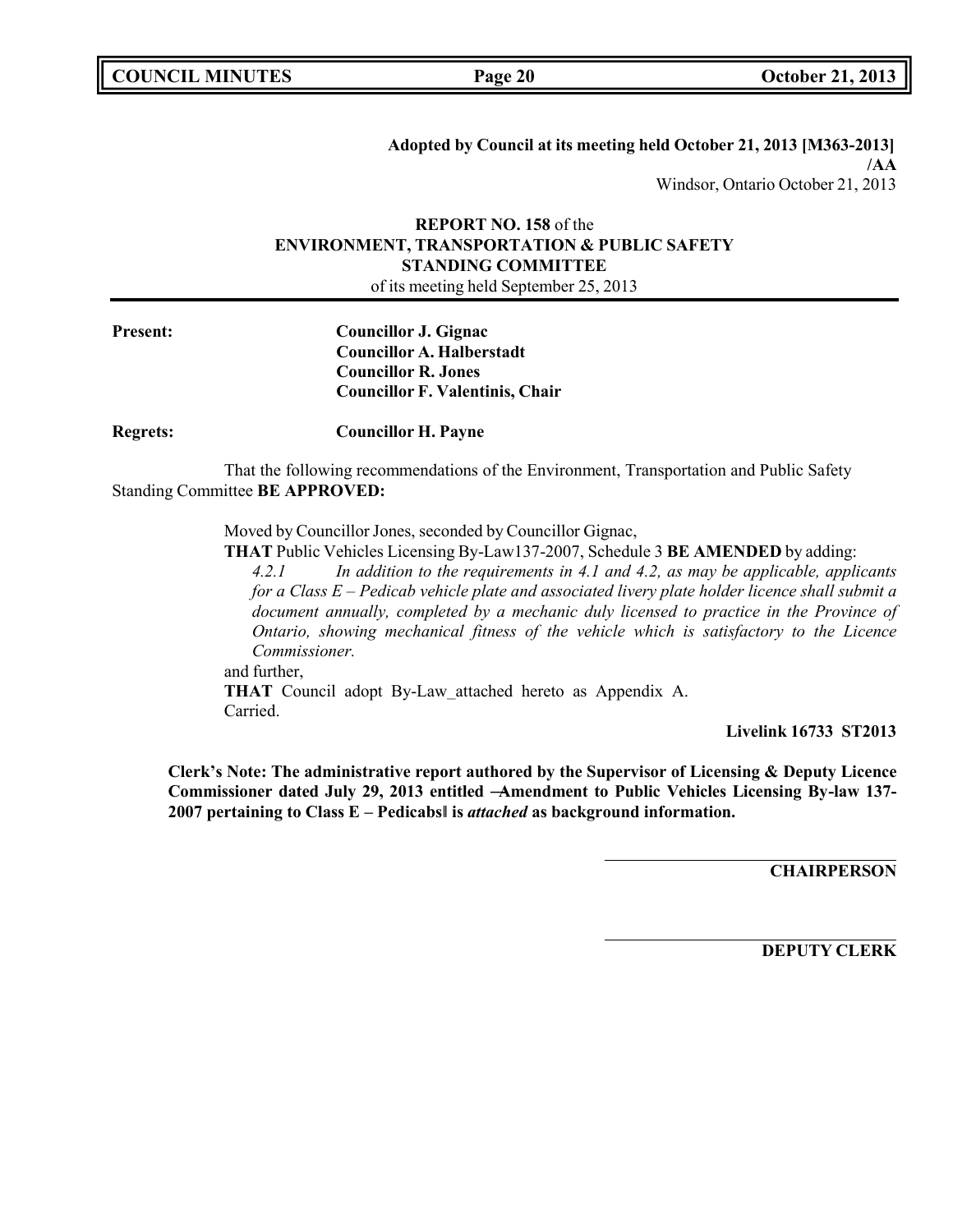## **RECEIVED/DIRECTED [see M380-2013] as adopted by Council at its meeting held October 21, 2013**

**/AA** Windsor, Ontario October 21, 2013

# **REPORT NO. 159** of the **ENVIRONMENT, TRANSPORTATION & PUBLIC SAFETY STANDING COMMITTEE**

of its meeting held September 25, 2013

| <b>Present:</b> | <b>Councillor J. Gignac</b><br><b>Councillor A. Halberstadt</b><br><b>Councillor R. Jones</b><br><b>Councillor F. Valentinis, Chair</b> |
|-----------------|-----------------------------------------------------------------------------------------------------------------------------------------|
| <b>Regrets:</b> | <b>Councillor H. Payne</b>                                                                                                              |
|                 | That the following recommendations of the Environment, Transportation and Public Safety<br>Standing Committee BE APPROVED:              |

Moved by Councillor Gignac, seconded by Councillor Jones,

That By-law 170-2012 **BE AMENDED** to include the following changes:

- Remove *hedge* from the definition of fence under section 2.8 and add it only when used in a visibility triangle that extends onto private property.
- Remove *excluding a hedge* in section 4.1 (a) and (d)  $\bullet$
- Remove *including a hedge* in section 4.1 (b) and (c)  $\bullet$
- Remove the height limitation for hedges in rear yards of any lot located on the north side of Riverside Drive East between Strabane Avenue and Lakeview Avenue in section 4.2; and

That administration **BE DIRECTED** to prepare a draft by-law for Council's consideration regarding the protection of site lines for residential properties located on the North side of Riverside Drive East.

Carried.

**Livelink 16735 AB2013**

**Clerk's Note: The administrative report authored by the Manager of By-law Enforcement dated August 16, 2013 entitled ―***Housekeeping Amendments to By-law 170-2012 – A By-law to Prescribe the Height and Description of Fences in the City of Windsor***‖ is** *attached* **as background information.**

**CHAIRPERSON**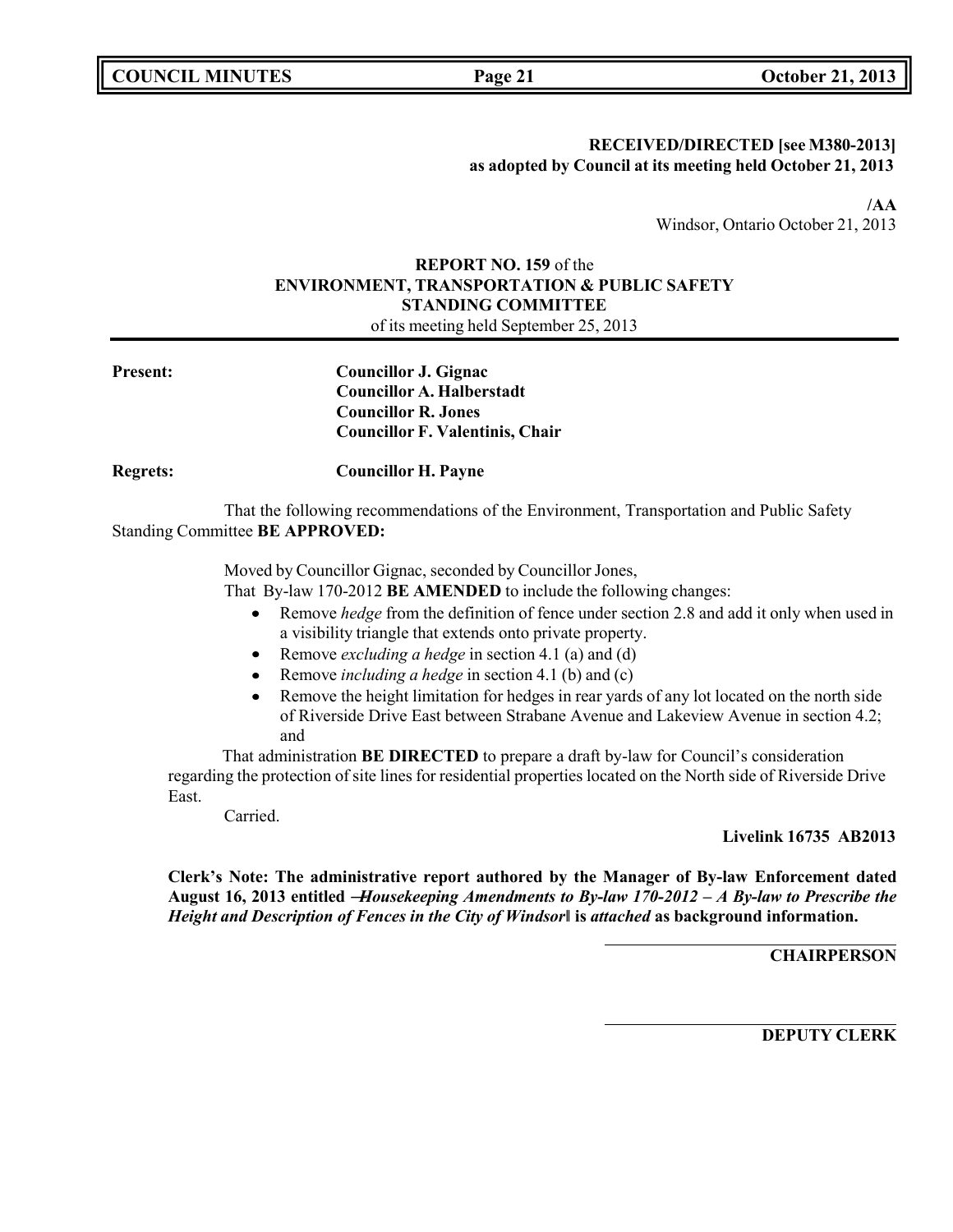**Adopted by Council at its meeting held October 21, 2013 [M381-2013] /AA** Windsor, Ontario October 21, 2013

### **REPORT NO. 160** of the **ENVIRONMENT, TRANSPORTATION & PUBLIC SAFETY STANDING COMMITTEE** of its meeting held September 25, 2013

**Present: Councillor J. Gignac Councillor A. Halberstadt Councillor R. Jones Councillor F. Valentinis, Chair**

**Regrets: Councillor H. Payne**

That the following recommendations of the Environment, Transportation and Public Safety Standing Committee **BE APPROVED:**

Moved by Councillor Valentinis, seconded by Councillor Halberstadt, A. That Traffic By-Law 9148 **BE AMENDED** as per Appendix C to remove the eastbound left turn restriction at the intersection of Tecumseh Road and Windsor Avenue; and futher B. That signage **BE ERECTED** stating "Do Not Block Intersection" on Tecumseh Road East at the intersection with Windsor Avenue**.** Carried.

**Livelink 16734 ST2013**

**Clerk's Note: The administrative report authored by the Policy Analyst dated September 10, 2013 entitled ―***Tecumseh Road East – Eastbound Left Turn at Windsor Avenue***‖ is** *attached* **as background information. Also** *attached* **is the supplementary information memo dated September 19, 2013.**

**CHAIRPERSON**

**COUNCIL SECRETARIAT**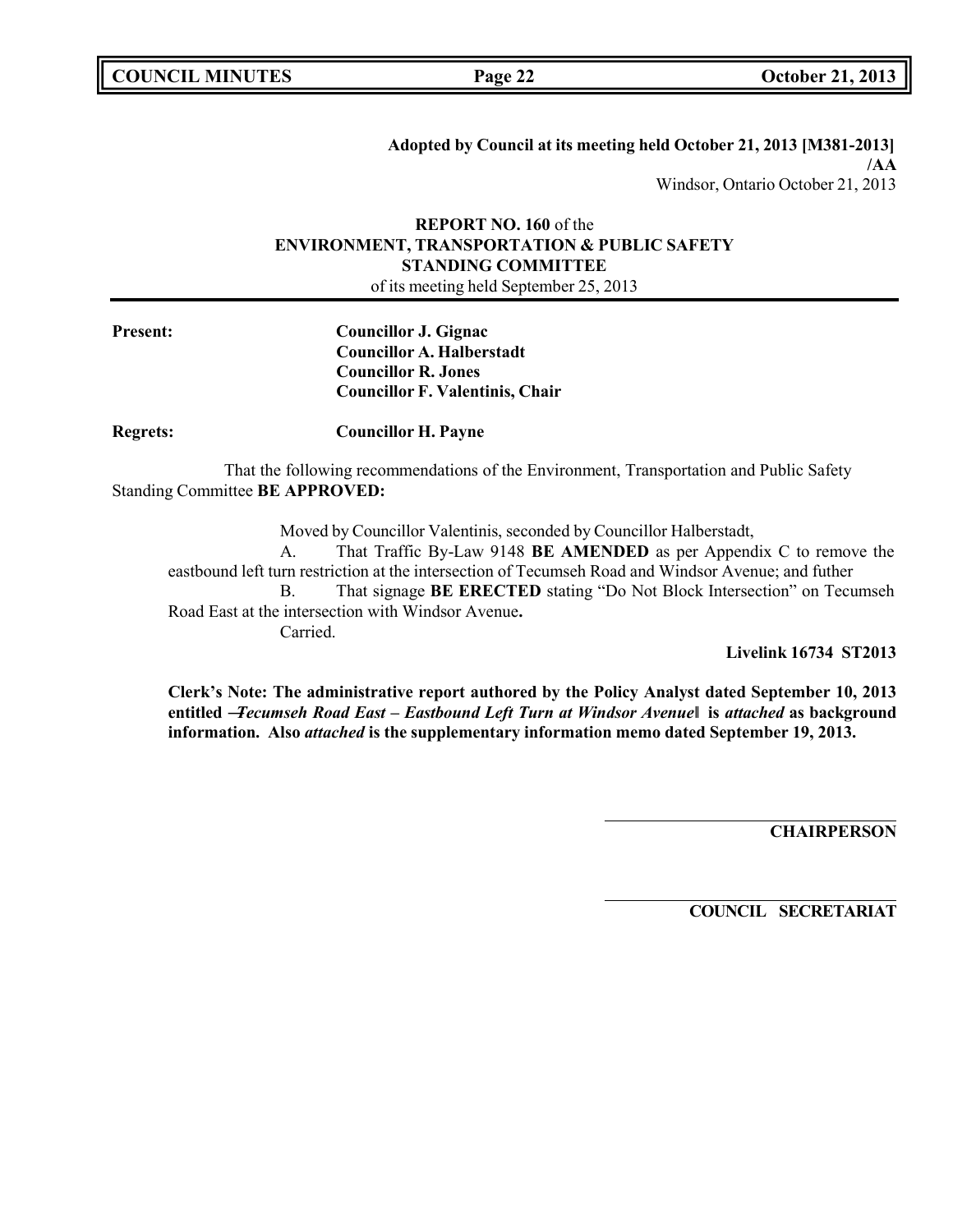**Adopted by Council at its meeting held October 21, 2013 [M382-2013] /AA** Windsor, Ontario October 21, 2013

### **REPORT NO. 161** of the **ENVIRONMENT, TRANSPORTATION & PUBLIC SAFETY STANDING COMMITTEE** of its meeting held September 25, 2013

**Present: Councillor J. Gignac Councillor A. Halberstadt Councillor R. Jones Councillor F. Valentinis, Chair**

**Regrets: Councillor H. Payne**

That the following recommendations of the Environment, Transportation and Public Safety Standing Committee **BE APPROVED:**

Moved by Councillor Halberstadt, seconded by Councillor Jones, **THAT** the 2013 Bi-Annual Report of the Windsor Essex County Environment Committee presented by the Environmental Coordinator **BE RECEIVED** for information. Carried.

**Clerk's Note: The 2013 Bi-Annual Report of the Windsor Essex County Environment Committee is** *attached* **as background information.**

**CHAIRPERSON**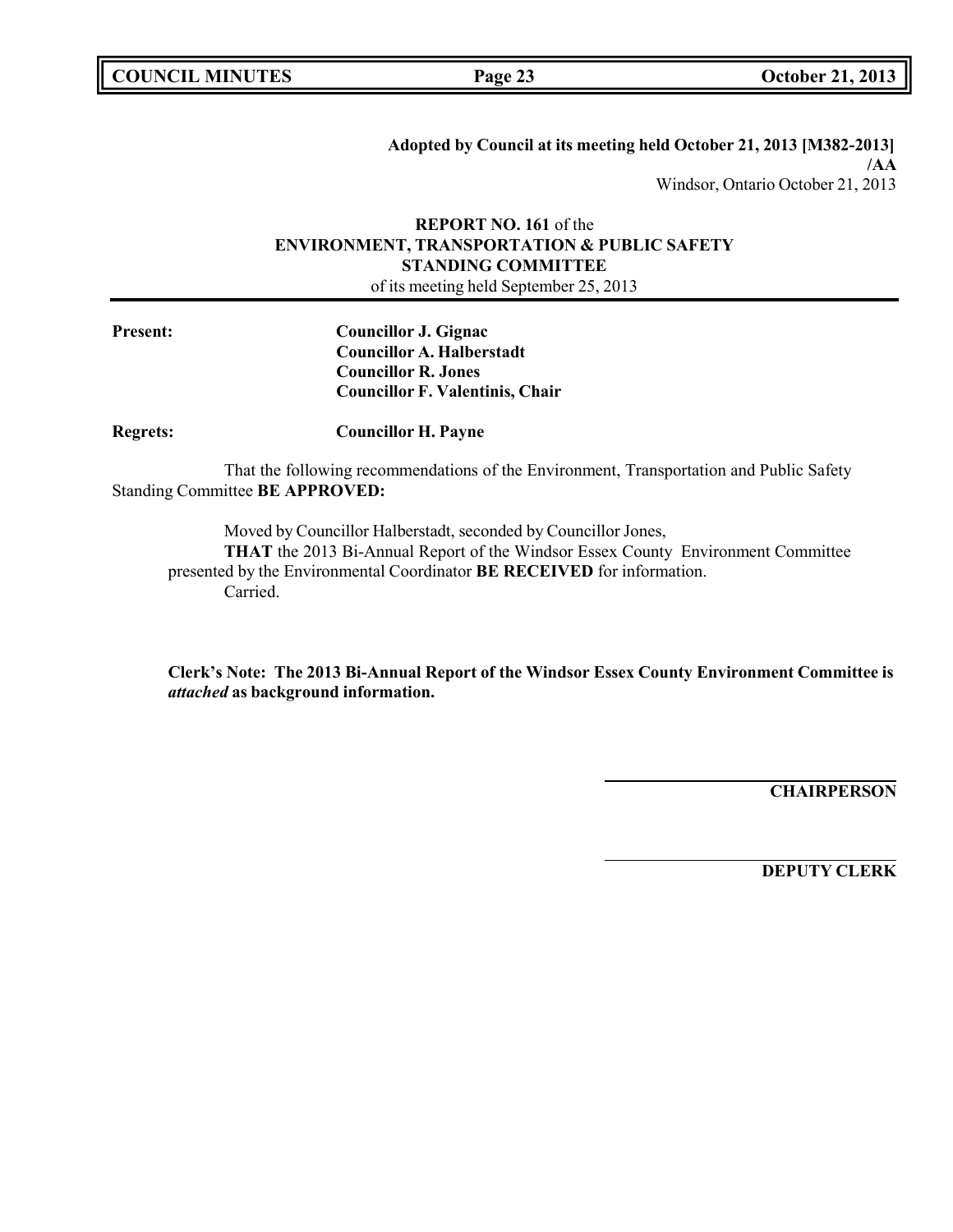**Adopted by Council at its meeting held October 21, 2013 [M383-2013] /AA** Windsor, Ontario October 21, 2013

### **REPORT NO. 162** of the **ENVIRONMENT, TRANSPORTATION & PUBLIC SAFETY STANDING COMMITTEE** of its meeting held September 25, 2013

**Present: Councillor J. Gignac Councillor A. Halberstadt Councillor R. Jones Councillor F. Valentinis, Chair**

**Regrets: Councillor H. Payne**

That the following recommendations of the Environment, Transportation and Public Safety Standing Committee **BE APPROVED:**

Moved by Councillor Jones, seconded by Councillor Gignac,

**THAT** the minutes of the Windsor Licensing Commission meeting held August 22, 2013 **BE RECEIVED** for information.

Carried.

**Clerk's Note: The minutes of the Windsor Licensing Commission meeting held August 22, 2013 are** *attached* **as background information.**

**CHAIRPERSON**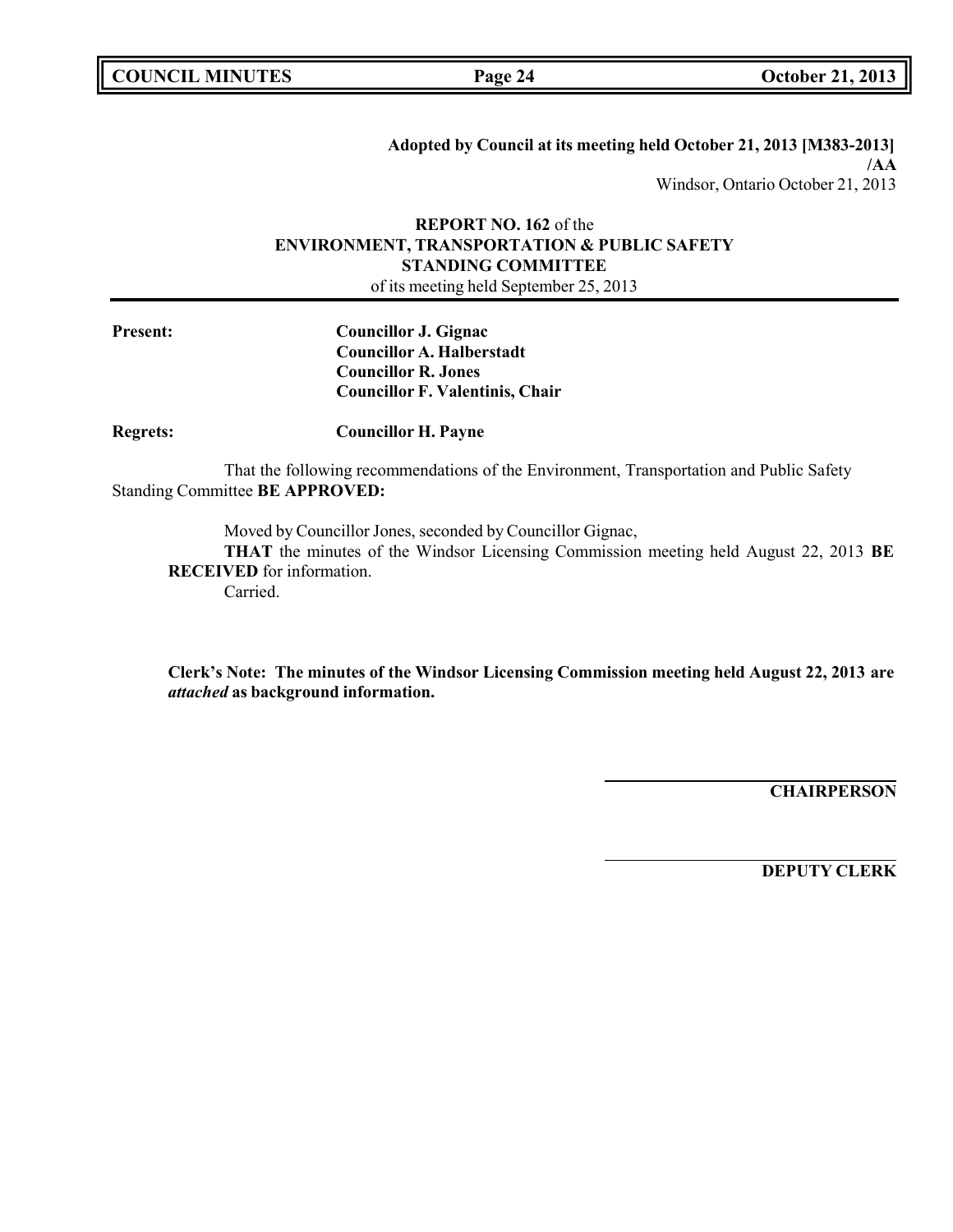**Adopted by Council at its meeting held October 21, 2013 [M384-2013] /AA** Windsor, Ontario October 21, 2013

### **REPORT NO. 163** of the **ENVIRONMENT, TRANSPORTATION & PUBLIC SAFETY STANDING COMMITTEE** of its meeting held September 25, 2013

**Present: Councillor J. Gignac Councillor A. Halberstadt Councillor R. Jones Councillor F. Valentinis, Chair**

**Regrets: Councillor H. Payne**

That the following recommendations of the Environment, Transportation and Public Safety Standing Committee **BE APPROVED:**

Moved by Councillor Jones, seconded by Councillor Gignac,

**THAT** the minutes of the Windsor Licensing Commission meeting held July 25, 2013 **BE RECEIVED** for information.

Carried.

**Clerk's Note: The minutes of the Windsor Licensing Commission meeting held July 25, 2013 are** *attached* **as background information.**

**CHAIRPERSON**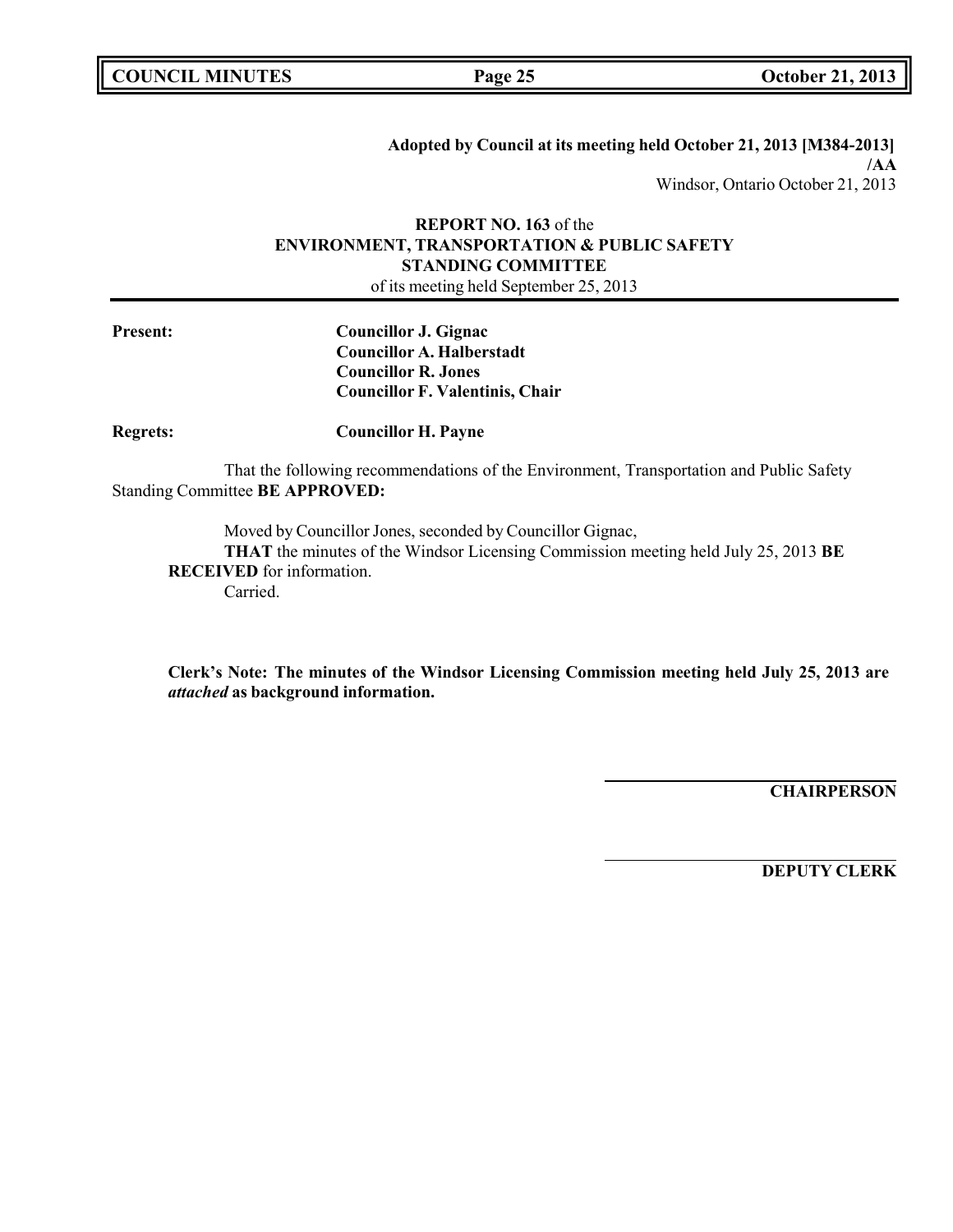**Adopted by Council at its meeting held October 21, 2013 [M385-2013] /AA** Windsor, Ontario October 21, 2013

### **REPORT NO. 164** of the **ENVIRONMENT, TRANSPORTATION & PUBLIC SAFETY STANDING COMMITTEE** of its meeting held September 25, 2013

**Present: Councillor J. Gignac Councillor A. Halberstadt Councillor R. Jones Councillor F. Valentinis, Chair**

**Regrets: Councillor H. Payne**

That the following recommendations of the Environment, Transportation and Public Safety Standing Committee **BE APPROVED:**

Moved by Councillor Halberstadt, seconded by Councillor Jones,

**THAT** the minutes of the Windsor Bicycling Committee meeting held July 24, 2013 **BE RECEIVED** for information.

Carried.

**Clerk's Note: The minutes of the Windsor Bicycling Committee meeting held July 24, 2013 are** *attached* **as background information.**

**CHAIRPERSON**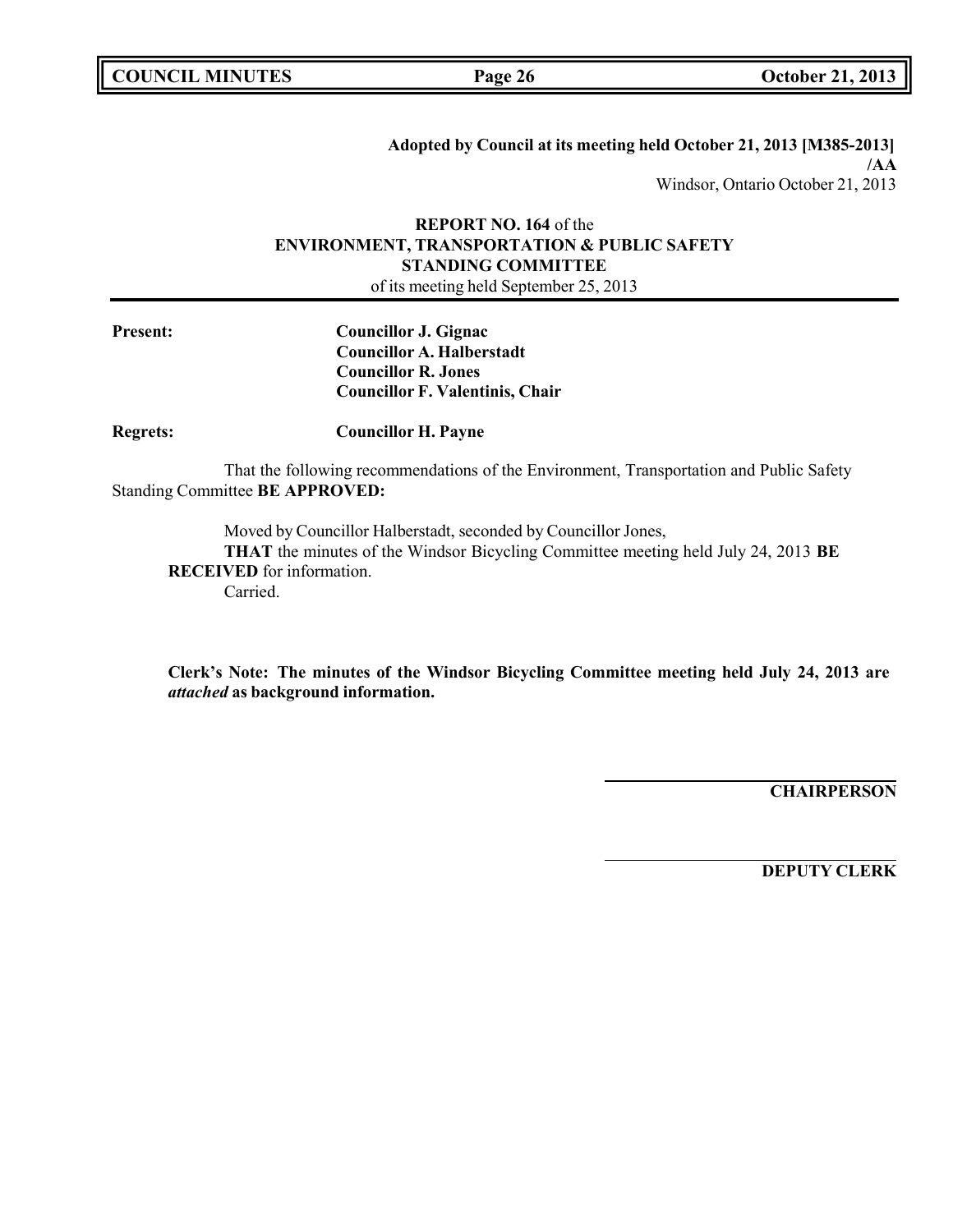**Adopted by Council at its meeting held October 21, 2013 [M386-2013] /AA** Windsor, Ontario October 21, 2013

### **REPORT NO. 165** of the **ENVIRONMENT, TRANSPORTATION & PUBLIC SAFETY STANDING COMMITTEE** of its meeting held September 25, 2013

**Present: Councillor J. Gignac Councillor A. Halberstadt Councillor R. Jones Councillor F. Valentinis, Chair**

**Regrets: Councillor H. Payne**

That the following recommendations of the Environment, Transportation and Public Safety Standing Committee **BE APPROVED:**

Moved by Councillor Halberstadt, seconded by Councillor Jones,

**THAT** the minutes of the Windsor Essex County Environment Committee meeting held July 4, 2013 **BE RECEIVED** for information.

Carried.

**Clerk's Note: The minutes of the Windsor Essex County Environment Committee meeting held July 4, 2013 are** *attached* **as background information.**

**CHAIRPERSON**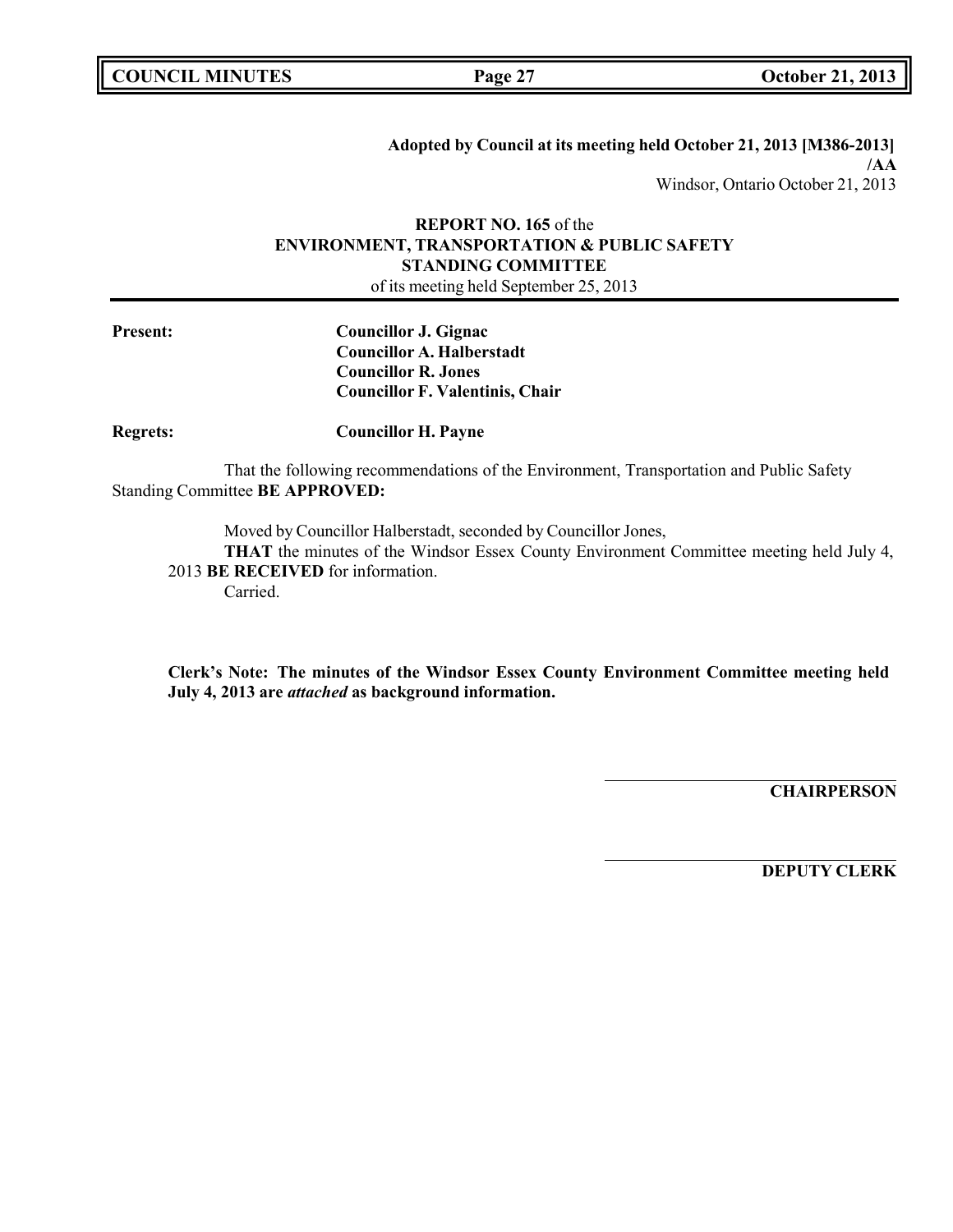**Adopted by Council at its meeting held October 21, 2013 [M387-2013] /AA** Windsor, Ontario October 21, 2013

### **REPORT NO. 166** of the **ENVIRONMENT, TRANSPORTATION & PUBLIC SAFETY STANDING COMMITTEE** of its meeting held September 25, 2013

**Present: Councillor J. Gignac Councillor A. Halberstadt Councillor R. Jones Councillor F. Valentinis, Chair**

**Regrets: Councillor H. Payne**

That the following recommendations of the Environment, Transportation and Public Safety Standing Committee **BE APPROVED:**

Moved by Councillor Halberstadt, seconded by Councillor Jones,

**THAT** the minutes of the Essex County Solid Waste Authority Board meetings held April 10, 2013 and May 7, 2013 **BE RECEIVED** for information. Carried.

**Clerk's Note: The minutes of the Essex County Solid Waste Authority Board meetings held April 10, 2013 and May 7, 2013 are** *attached* **as background information.**

**CHAIRPERSON**